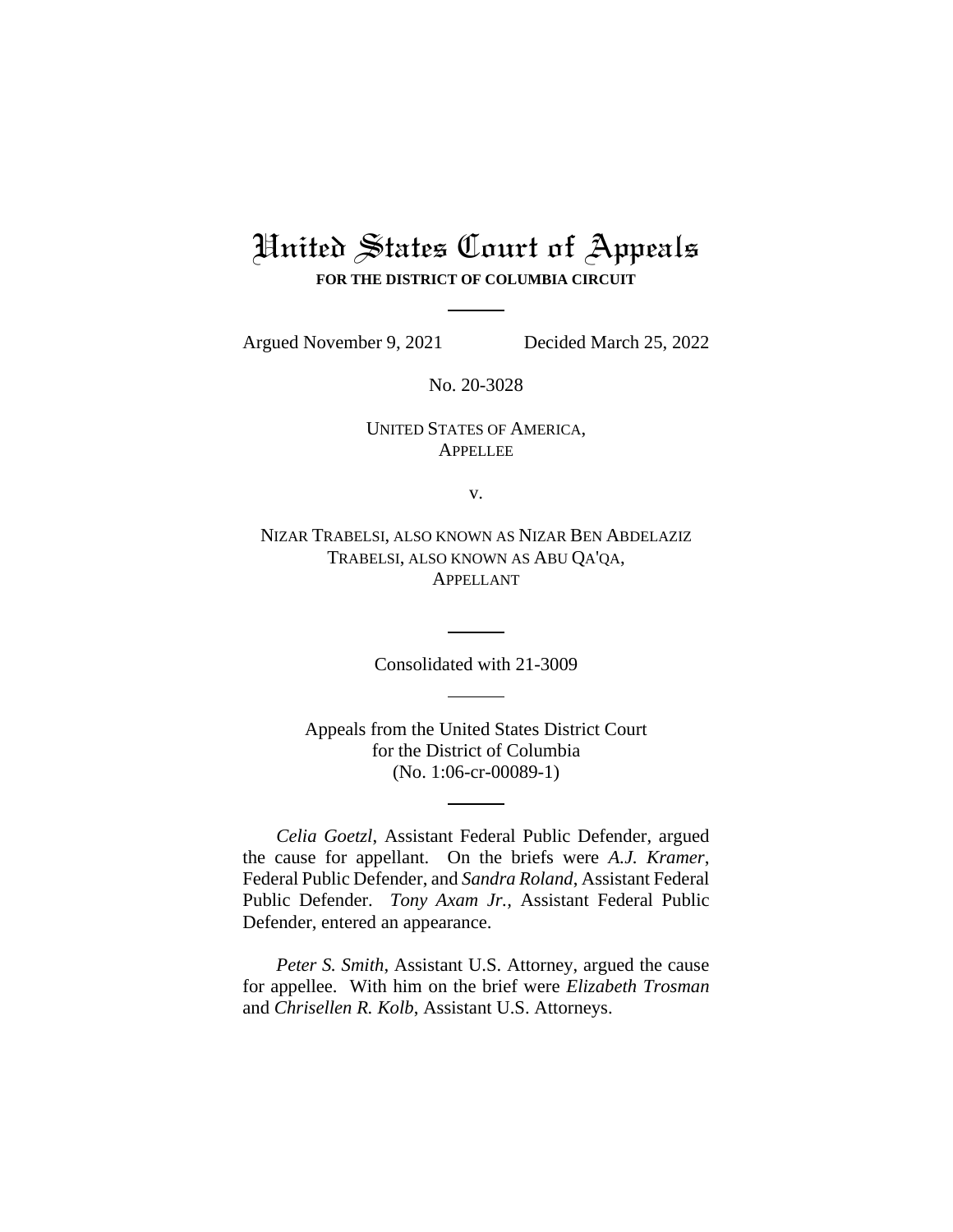Before: WILKINS, RAO and JACKSON , *Circuit Judges*.

Opinion for the Court filed by *Circuit Judge* WILKINS.

Concurring opinion filed by *Circuit Judge* WILKINS.

Concurring opinion filed by *Circuit Judge* RAO.

WILKINS, *Circuit Judge*: Belgium extradited Nizar Trabelsi, a Tunisian national, to stand trial in the United States on terrorism charges in 2013. Eight years later, that trial has yet to take place. This Court has adjudicated Trabelsi's claim once before, affirming the District Court's denial of his motion to dismiss the indictment. *United States v. Trabelsi*, 845 F.3d 1181, 1184 (D.C. Cir. 2017). Then, Trabelsi argued that his extradition violated the Extradition Treaty between the United States and Belgium because the U.S. indictment charged the same offenses for which he was convicted in Belgium. Now, Trabelsi appeals the District Court's denial of his motions to reconsider dismissing the indictment in light of intervening, and conflicting, Belgian legal developments.

Trabelsi challenges the District Court's denial of his motions on three grounds. First, he contends that the Belgian court decisions and official communications constitute significant evidence that merit reconsideration of his motion to dismiss. He argues next that the District Court should have deferred to the Belgian courts' recent decisions interpreting his 2011 Extradition Order. And finally, he asserts that the District Court should have compared the offenses in the U.S. indictment to the offenses for which he was convicted in Belgium.

Circuit Judge Jackson was a member of the panel at the time the case was argued but did not participate in this opinion.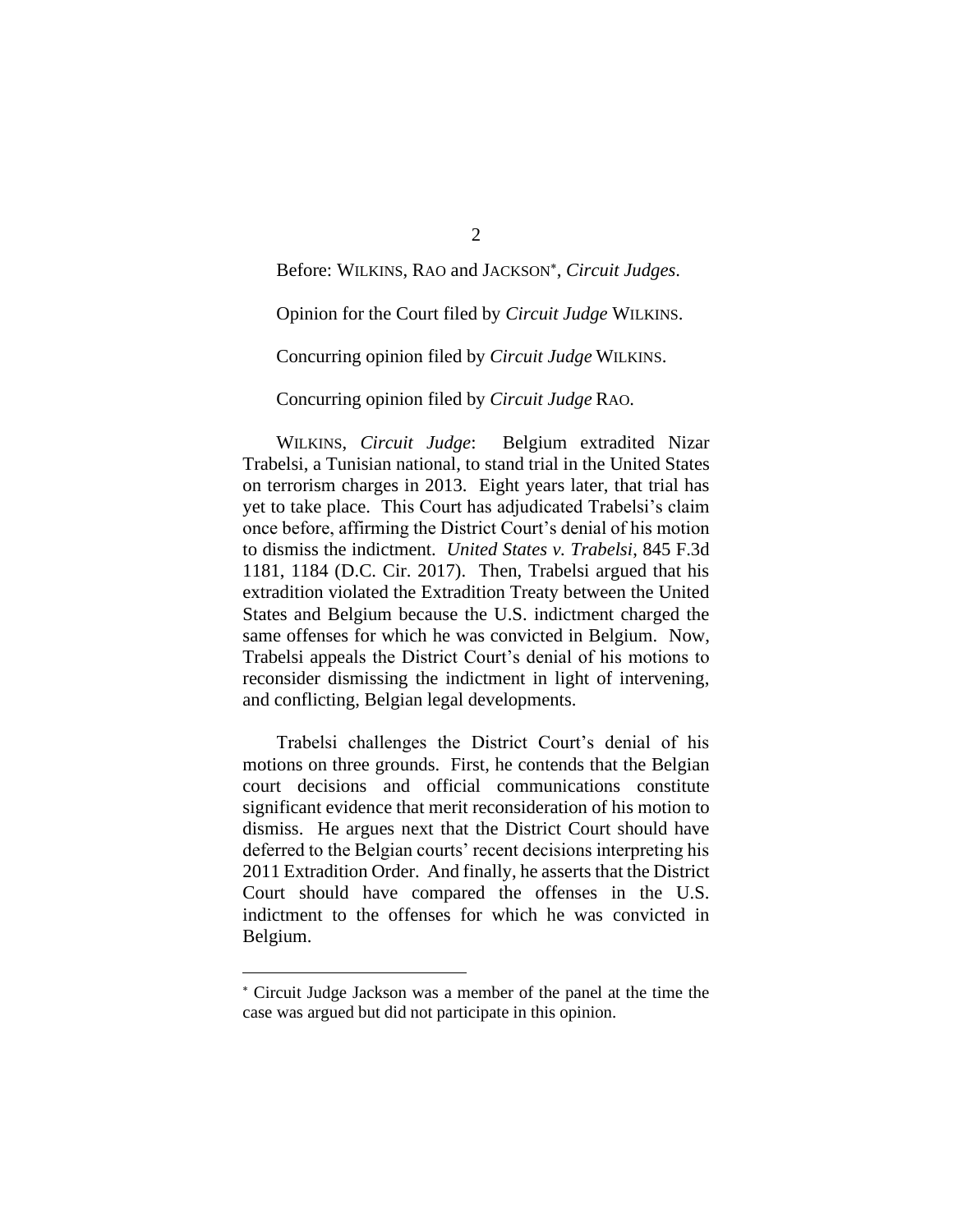The Belgian legal developments Trabelsi invokes do not constitute significant new evidence that would warrant disturbing this Court's 2017 decision. As a result, he has failed to meet the significantly high burden for departing from the law of the case. We therefore affirm.

I.

We assume familiarity with the facts of this case, as recounted in our prior opinion, *Trabelsi*, 845 F.3d at 1184–85, and relate them only as relevant to the present appeal. In 2001, Trabelsi was arrested, indicted, and convicted in Belgium for attempting to destroy the Kleine-Brogel military base. While serving a ten-year sentence in Belgium, a grand jury in the United States indicted Trabelsi on charges of conspiracy to kill United States nationals outside of the United States; conspiracy and attempt to use weapons of mass destruction; conspiracy to provide material support and resources to a foreign terrorist organization; and providing material support and resources to a foreign terrorist organization. On April 4, 2008, the United States issued an extradition request, pursuant to the Extradition Treaty between the U.S. and Belgium (the "Extradition Treaty" or "Treaty").

On November 19, 2008, the Court Chamber of the Court of First Instance of Nivelles issued an exequatur, or enforcement order, regarding Trabelsi's extradition, the first in a long line of Belgian court decisions. Under Article 5 of the Treaty, an individual may not be extradited if he has been found guilty, convicted, or acquitted in the Requested State for the same offense, known as the *non bis in idem* ("not twice in the same") rule. S. TREATY DOC. NO. 104-7 (1987). The Court of First Instance found that the arrest warrant was enforceable, except as to Overt Acts 23, 24, 25, and 26 as referenced in the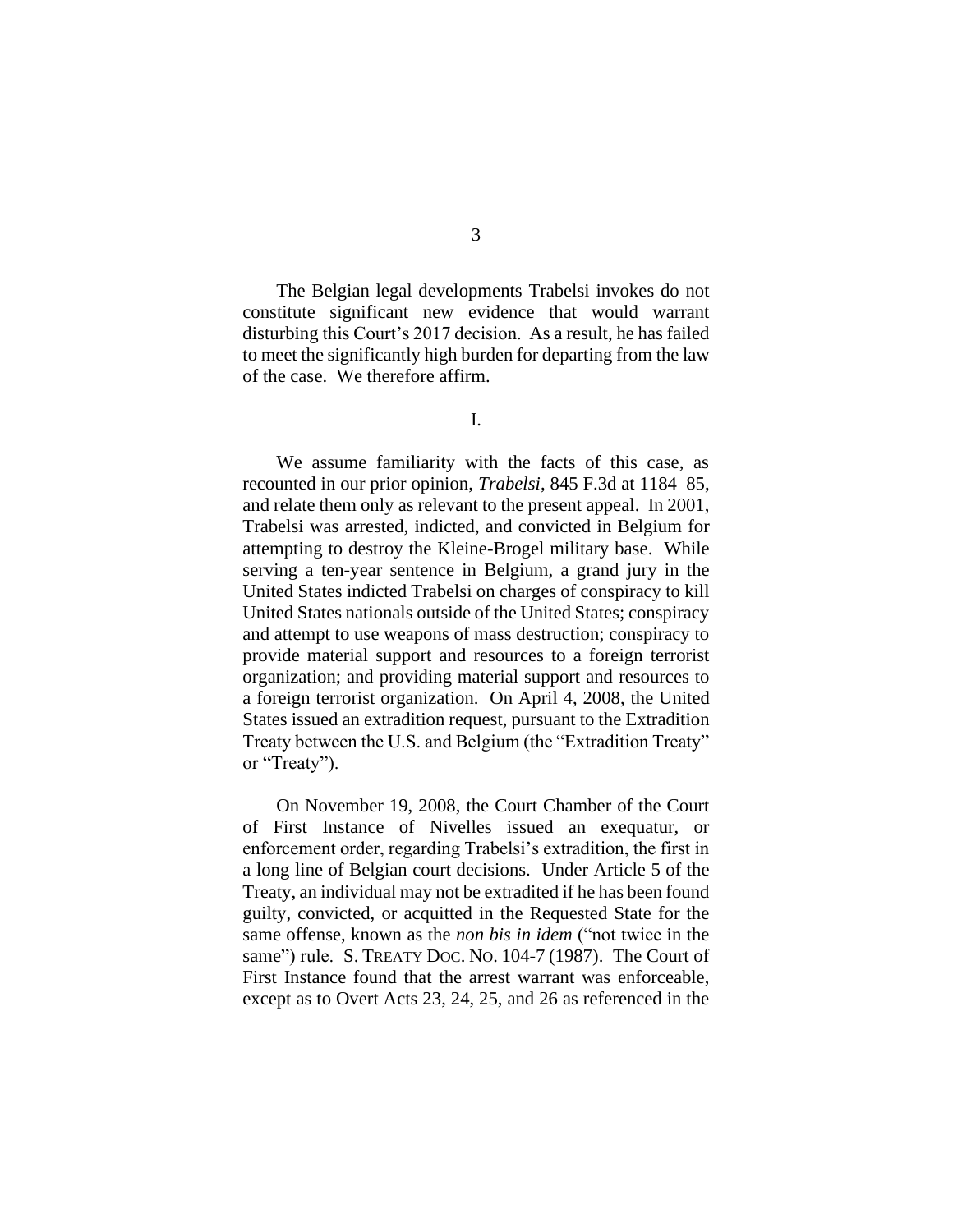indictment,<sup>1</sup> due to their overlap with the offenses Trabelsi was convicted of in Belgium. The Brussels Court of Appeal and the Belgian Court of Cassation, that country's court of last resort, both affirmed the Court of First Instance's decision.

The Belgian Minister of Justice, who represents the Belgian government in extradition proceedings, issued the Extradition Order ("Order") on November 23, 2011. In the Order, the Minister defined an overt act as "an element (of fact or factual), an act, a conduct or a transaction which in itself cannot automatically be qualified as an offense" and concluded that the United States would not violate Article 5 of the Treaty by relying on the same "overt acts" or factual elements in prosecuting distinct offenses from those charged in Belgium. J.A. 554 ("[T]he offenses for which the person to be extradited was irrevocably sentenced . . . do not correspond to the offenses . . . that appear in the arrest warrant on which the U.S. extradition request is based."). On review of the Minister's decision, the Belgian Council of State denied Trabelsi's request

<sup>&</sup>lt;sup>1</sup> The Overt Acts are the following: " $(23)$  In or about July 2001, in Uccle, Brussels, Belgium, Nizar Trabelsi rented an apartment; (24) In or about July and August 2001, in Belgium, Nizar Trabelsi bought quantities of chemicals, including acetone, sulfur, nitrate, and glycerine, to be used in manufacturing a 1,000-kilogram bomb; (25) In or about August 2001, in Belgium, Nizar Trabelsi traveled at night with conspirators to scout the Kleine-Brogel Air Force Base—a facility used by the United States and the United States Department of the Air Force, and at which United States nationals were present as a target for a suicide bomb attack; (26) In or about early September 2001, in the vicinity of Brussels, Belgium, Nizar Trabelsi moved, and caused to be moved, a quantity of chemicals, including acetone and sulfur, from Trabelsi's apartment to a restaurant operated by a conspirator known to the Grand Jury, after police had visited the apartment for an apparently innocuous purpose." J.A. 423.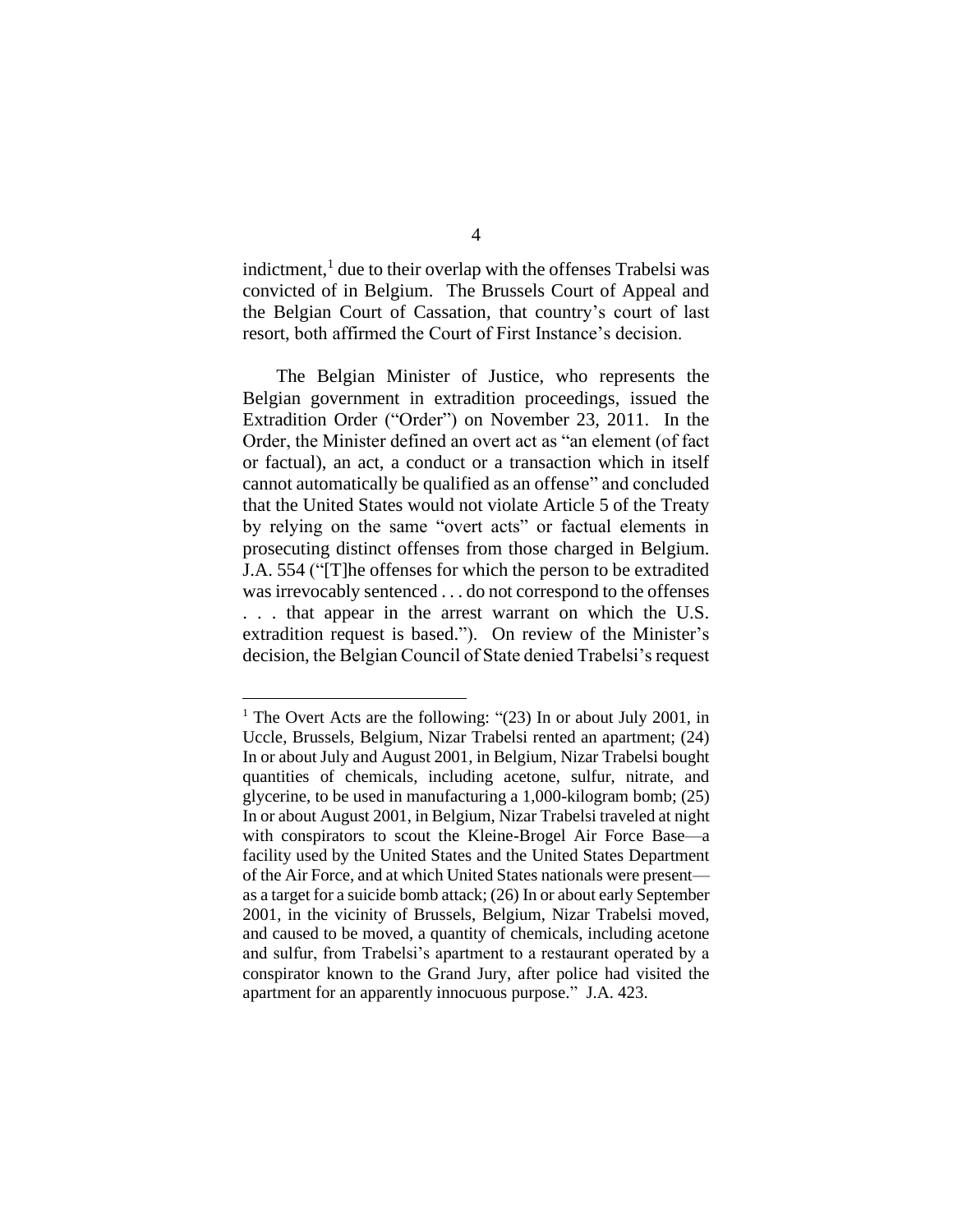to stay the extradition and similarly concluded that the Overt Acts were merely constitutive elements of his indictment. Belgium extradited Trabelsi to the United States on October 3, 2013.

In the United States, Trabelsi moved to dismiss the indictment, arguing that his extradition violated the Treaty. In response, the Belgian Embassy in Washington, D.C. issued a diplomatic note ("First Diplomatic Note" or "Note"), explaining that the Order "is the decision by the Belgian government that sets forth the terms of Mr. Trabelsi's extradition to the United States" and "makes clear that Mr. Trabelsi may be tried on all of the charges set out in that indictment." J.A. 680. The Note stipulated that the prosecution was entitled to offer facts related to Overt Acts 23–26, per the Order. *Id.* The District Court agreed with the Minister of Justice over the judicial authorities, denying Trabelsi's motion because he had failed to demonstrate that he was prosecuted for the same offenses in Belgium and the United States. *United States v. Trabelsi*, No. 06-89, 2015 WL 13227797, at \*1 (D.D.C. Nov. 4, 2015) ("*Trabelsi I*"). We affirmed the District Court's ruling on different grounds, *Trabelsi*, 845 F.3d at 1184. ("*Trabelsi II*"). We articulated a standard under which we "presume, absent evidence to the contrary, that the extraditing nation has complied with its obligations under the treaty and that the extradition is lawful" and found an offense-based analysis, rather than the *Blockburger* test, was the appropriate one to apply. *Id.* at 1184, 1186. Accordingly, we concluded that the Extradition Order's offense-based analysis reasonably construed the Treaty. *Id.* at 1190–92.

As his challenge to his extradition played out in the American courts, Trabelsi continued to pursue relief in Belgium. These Belgian legal proceedings—particularly four judicial decisions and various legal filings and other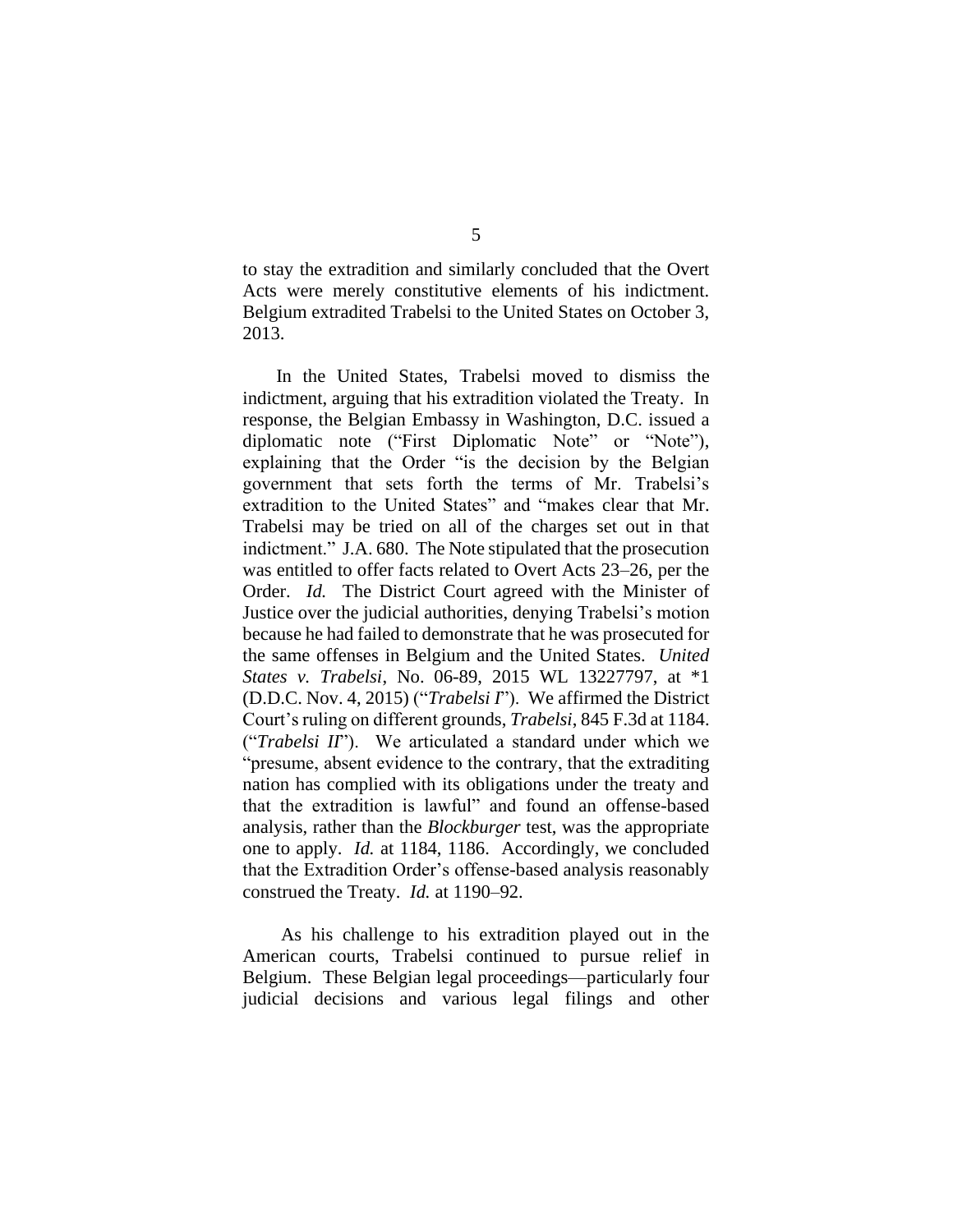communications—are what give rise to Trabelsi's current claims. First, the Court of First Instance rejected Trabelsi's requests both to halt the Belgian state from cooperating with the American authorities and to inform the American courts that the extradition proceedings violated Article 5 of the Treaty, due to their inclusion of the four Overt Acts. Trabelsi promptly appealed. On August 8, 2019, the Brussels Court of Appeal reversed, finding that the exequatur would not allow for the United States to prosecute Trabelsi for the four Overt Acts discussed and, as a practical matter, ordering the Belgian state to notify the U.S. authorities of its ruling. It stopped short of ordering Belgium to halt cooperation with the United States.

On November 13, 2019, the Belgian Embassy in Washington, D.C. issued another diplomatic note ("Second Diplomatic Note"), explaining that the Court of Appeal's August 2019 judgment was contrary to Belgium's Extradition Order and "therefore contrary to the clear wording of article 5 of the Treaty." J.A. 1405. The Second Diplomatic Note describes the Extradition Order as "the decision by the Belgian government that sets forth the terms of Mr. Trabelsi's extradition to the United States" and asserts "that any similarity between the United States case and the Belgian case does not give rise to any bar on his being tried on the charges in that [American] indictment." J.A. 1406. Further, the Note states that under the Treaty, "the Minister of Justice has sole authority to decide on a foreign extradition request since extradition is traditionally intergovernmental cooperation." *Id.* 

Second, on February 26, 2020, the Court of First Instance ordered the Belgian state to notify the appropriate American authorities that Trabelsi could not be prosecuted for the four Overt Acts but denied his request to inform the American authorities that his prosecution violated the *non bis in idem*  principle. The Belgian state appealed this judgment.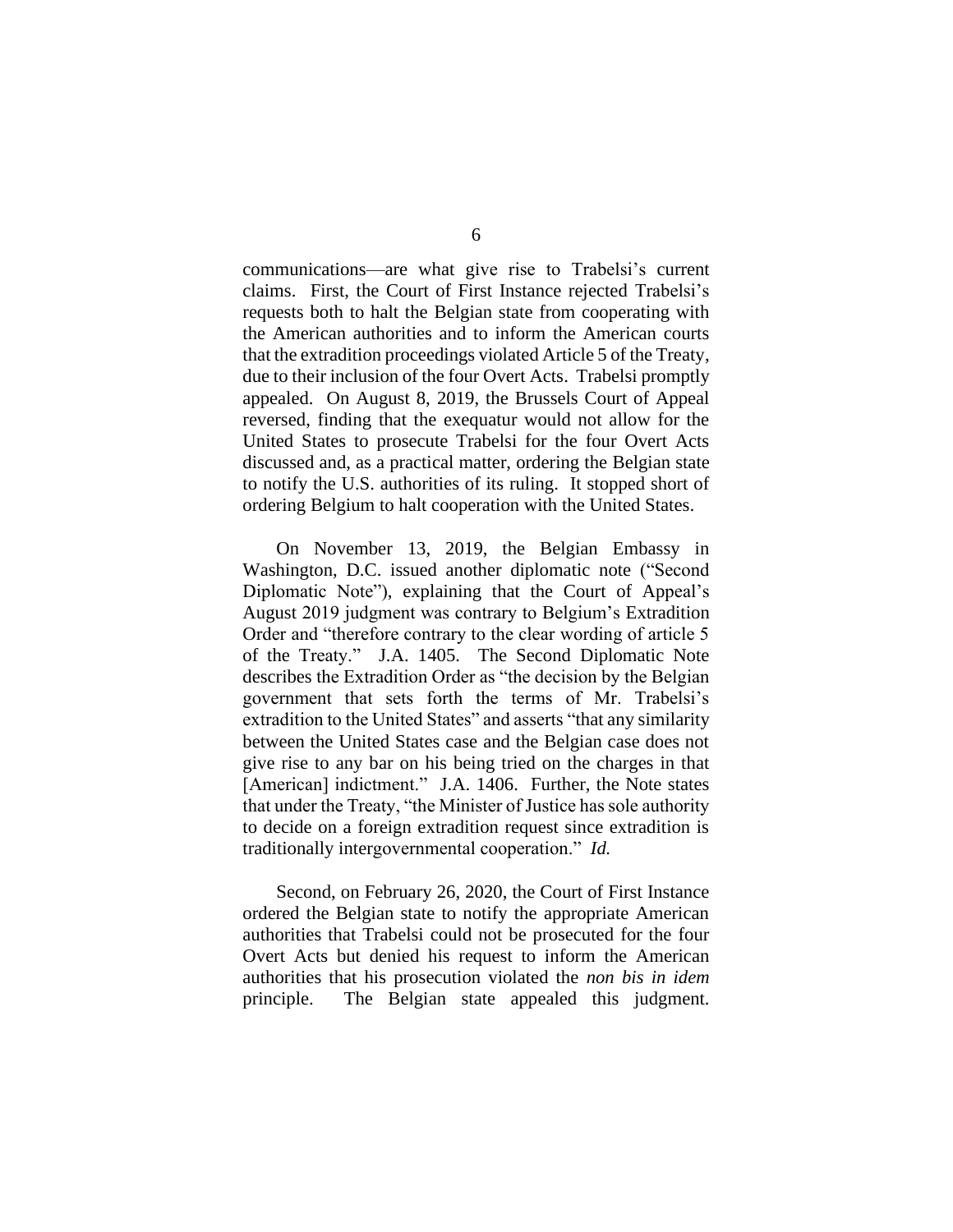Nevertheless, on March 5, 2020, the Ministry of Justice complied with that court order, formally notifying the Department of Justice of the Court of First Instance's judgment.

Based on the August 8, 2019 Brussels Court of Appeal judgment, Trabelsi moved for the District Court to reconsider its motion to dismiss the indictment and compel compliance with his view of Article 5 of the Treaty, a view shared by Belgium's judicial authority. In March 2020, the District Court denied the motion. *United States v. Trabelsi*, No. 06-cr-89, 2020 WL 1236652, at \*1 (Mar. 13, 2020) ("*Trabelsi III*"). The District Court found that the D.C. Circuit "was aware of the difference of opinions held by [the] Belgian Minister of Justice and Belgian judiciary." *Id.* at \*12. Thus, "Trabelsi cannot reasonably maintain that the August 8, 2019 and February 26, 2020 decisions made available any new, and previously unavailable, line of argument." *Id.* The Court held that Trabelsi had offered no evidence to support reconsidering the Circuit's interpretation of the Extradition Order. *Id.* at \*13. Trabelsi timely filed a notice of appeal on March 31, 2020.

Back in Belgium, the conflict between the Belgian executive and judicial authorities continued. The third of the intervening Belgian decisions came on May 28, 2020, when the Brussels Court of First Instance held that the Belgian state did not have authority to issue the Second Diplomatic Note. The Minister of Justice appealed that decision.

Fourth and finally, on July 15, 2020, the Brussels Court of Appeal affirmed the Court of First Instance's February 2020 judgment, denying Trabelsi's request to order the Belgian state to transmit a new diplomatic note to the United States expressing an opinion that the Extradition Order did not conform to Article 5. Significantly, the Court remarked: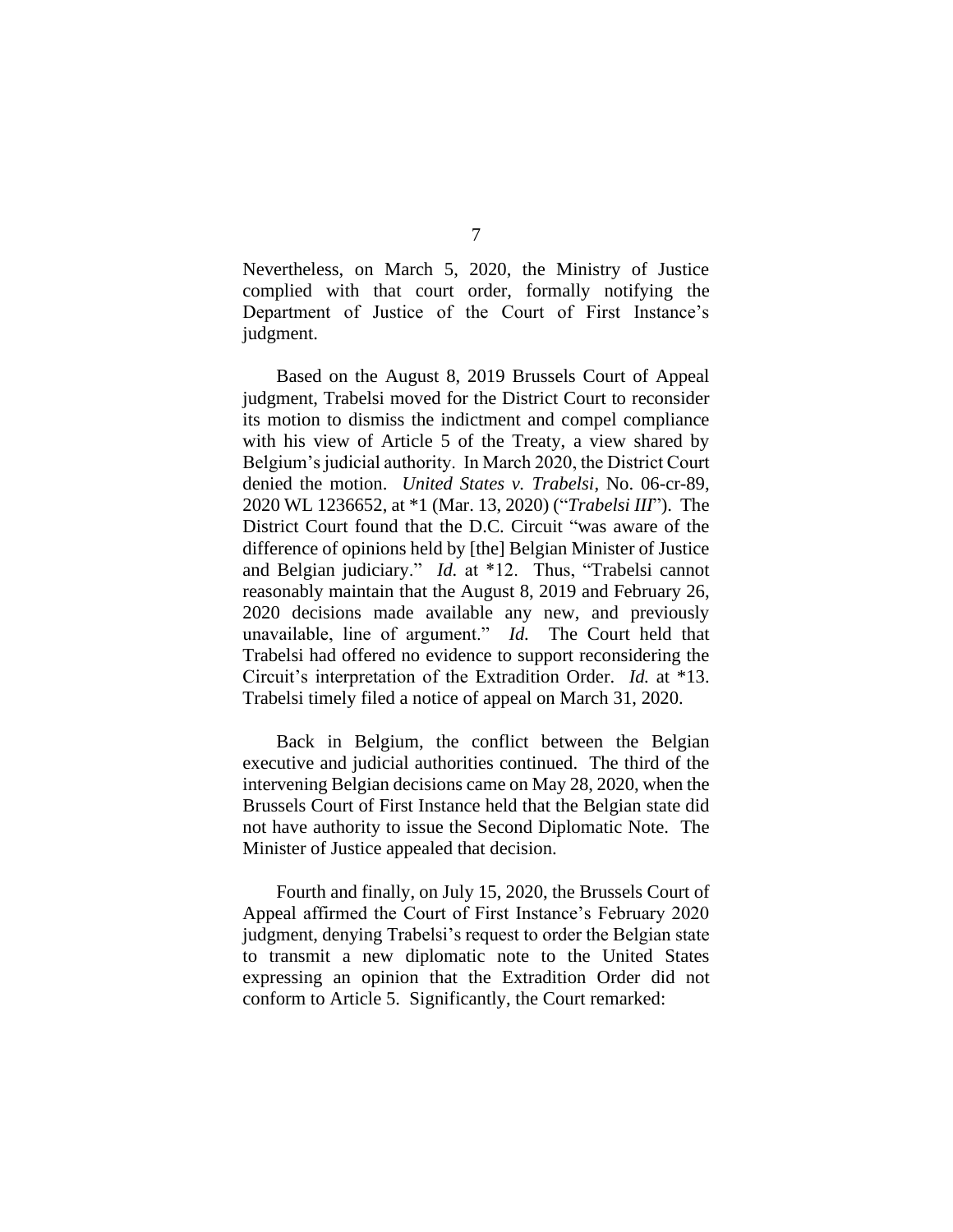The aforementioned American decisions, and in particular that of the D.C. Circuit . . . make it clear that the American Courts are applying their own law and the law of international relations, that they have full knowledge of the dissensions between the Belgian Courts and the Belgian government, that they take into account the Belgian judicial decisions but that they consider that there is no reason, by virtue of their own law, over which this Court does not have the power to substitute its assessment, and the law of international relations . . . to give priority to these Belgian judicial decisions over the ministerial order on extradition, which these decisions do not modify or cancel and the effects of which they do not suspend.

J.A. 2021 (emphasis omitted). In the final Belgian litigation development included in the record before us, on July 31, 2020, the Belgian government filed a response to Trabelsi's new case seeking damages from the Belgian government for its failure to comply with the February 2020 decision.

Trabelsi continued his efforts in the United States. On November 3, 2020, he urged the District Court to reconsider its denial of his previous motion to reconsider, given the recent developments in his Belgian litigation, and to stay the district court proceedings pending his appeal in Belgium. Because the District Court no longer had jurisdiction over the matter, given the March 2020 notice of appeal, Trabelsi moved for an indicative ruling, pursuant to Federal Rule of Criminal Procedure 37(a). The District Court granted the stay but, in an appropriate exercise of discretion under Rule 37(a)(2), reached and denied Trabelsi's second motion to reconsider. *United States v. Trabelsi*, No. 06-cr-89, 2021 WL 430911, at \*1 (Feb. 5, 2021) ("*Trabelsi IV*"). The Court once again held that the intervening Belgian decisions and pleadings did not qualify as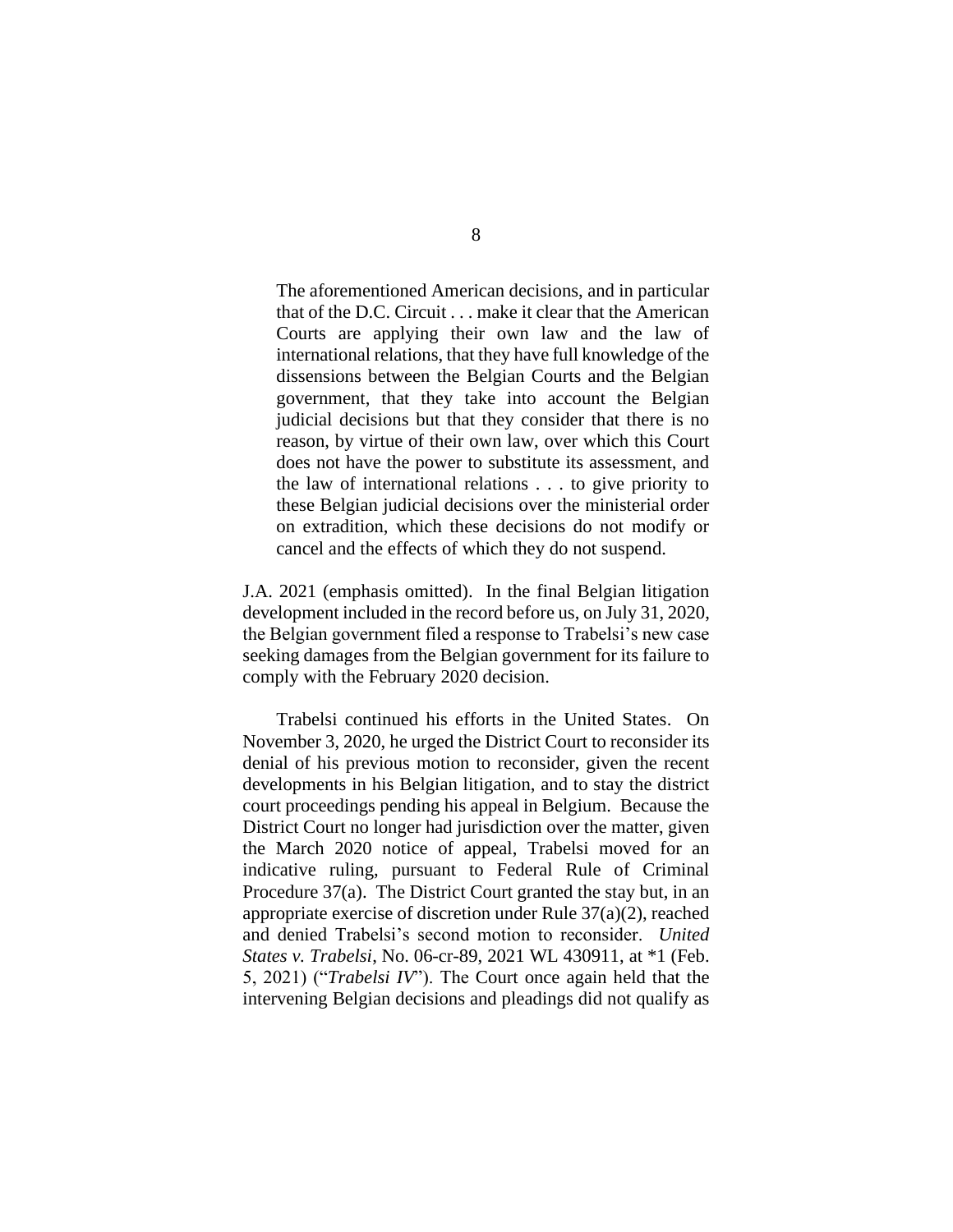significant new evidence that would alter its understanding of the Extradition Order, as set forth in *Trabelsi I*, *II*, and *III*. *Id.*  at \*15.

II.

We review a denial of a motion to reconsider in a civil case for abuse of discretion, *Smalls v. United States*, 471 F.3d 186, 191 (D.C. Cir. 2006), and the same standard applies to a denial of a motion for reconsideration in a criminal case. *United States v. Christy*, 739 F.3d 534, 539 (10th Cir. 2014). However, "[a] district court by definition abuses its discretion when it makes an error of law." *Koon v. United States*, 518 U.S. 81, 100 (1996) (citing *Cooter & Gell v. Hartmax Corp.*, 496 U.S. 384, 405 (1990)). Thus, because the motion to reconsider turns on whether the District Court correctly interpreted the Extradition Treaty, and because we review the interpretation of treaties de novo, *McKesson Corp. v. Islamic Republic of Iran*, 539 F.3d 485, 488 (D.C. Cir. 2008), our review is effectively de novo. *See United States v. Fanfan*, 558 F.3d 105, 106–07 (1st Cir. 2009) (de novo review proper where defendant "charges the district court with misconstruing its legal authority" on motion for reconsideration).

Jurisdiction is secure over this interlocutory appeal, as it would be over a double jeopardy claim.<sup>2</sup> Under *Abney v. United States*, pretrial orders denying a motion to dismiss an

<sup>2</sup> The *non bis in idem* principle resembles double jeopardy but differs in that it "addresses the possibility of repeated prosecutions for the same conduct in different legal systems, whereas double jeopardy generally refers to repeated prosecutions for the same conduct in the same legal system." Gregory S. Gordon, *Toward an International Criminal Procedure: Due Process Aspirations and Limitations*, 45 COLUM. J. OF TRANSNAT'L L. 635, 687 (2007) (internal quotation marks and citation omitted).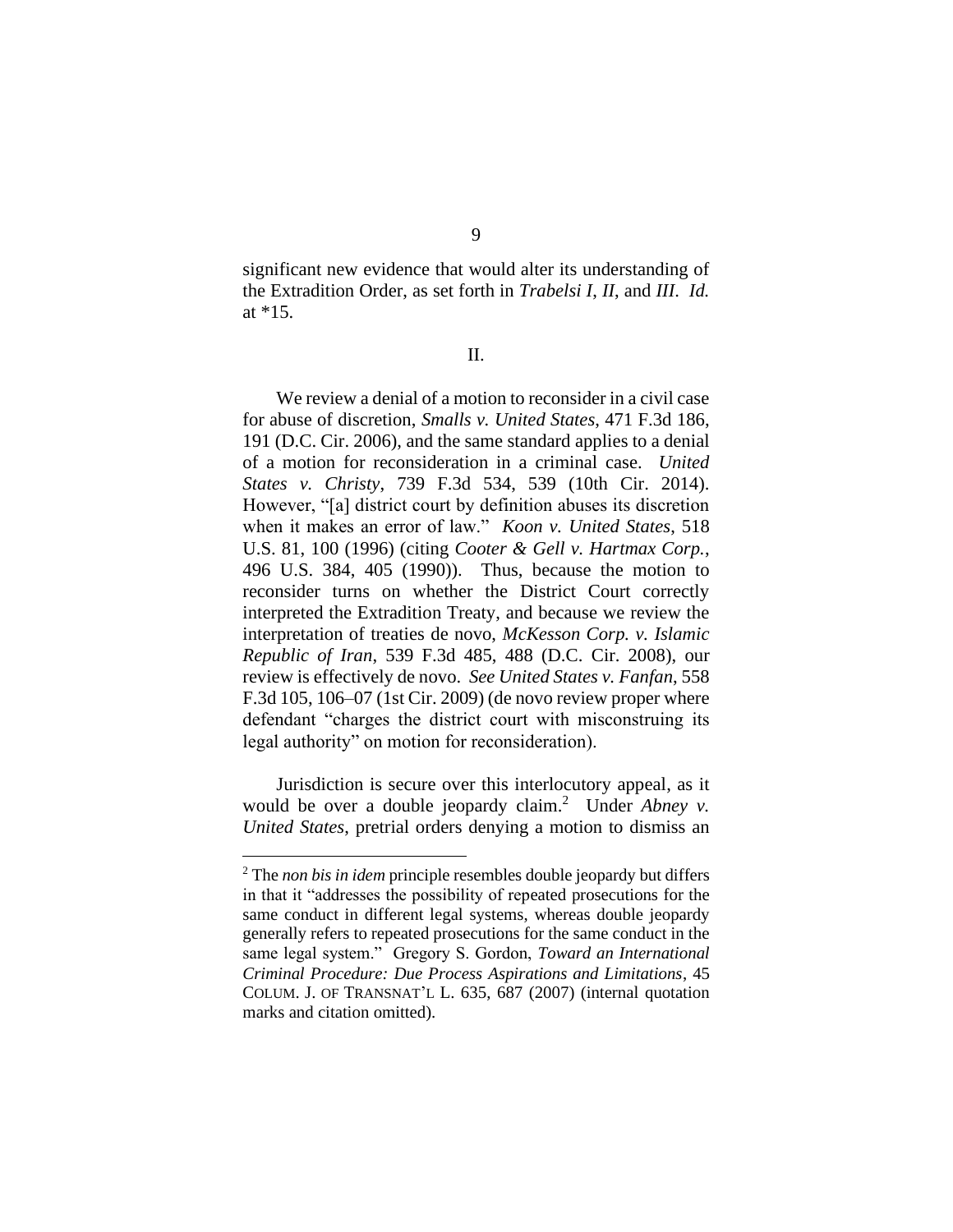indictment on double jeopardy grounds constitute "final decisions" for the purposes of 28 U.S.C. § 1291. 431 U.S. 651, 662 (1977) (internal quotation marks omitted). As discussed in *Trabelsi I*, however, *Abney* is not on all fours because Trabelsi's claim arises under the Treaty, not under the Double Jeopardy Clause of the Fifth Amendment. *Trabelsi II*, 845 F.3d at 1186. Still, *Abney*'s reasoning is instructive: Article 5's *non bis in idem* provision mirrors the Constitution's prohibition of double jeopardy and Trabelsi's claim remains collateral to his conviction. Accordingly, we may appropriately exercise jurisdiction over Trabelsi's appeal.

#### A.

We must first address the threshold question of whether the law of the case doctrine determines the result in this subsequent appeal. The District Court and a prior appellate panel have already decided the question at the core of this case: whether Trabelsi's extradition violated Article 5 of the Treaty. The law of the case doctrine dictates that "[w]hen there are multiple appeals taken in the course of a single piece of litigation . . . decisions rendered on the first appeal should not be revisited on later trips to the appellate court." *Crocker v. Piedmont Aviation, Inc.*, 49 F.3d 735, 739 (D.C. Cir. 1995). Put differently, "the *same* issue presented a second time in the *same* case in the *same court* should lead to the *same result*." *LaShawn A. v. Barry*, 87 F.3d 1389, 1393 (D.C. Cir. 1996) (en banc). Reopening an issue is possible, however, if "extraordinary circumstances" demand it. *Id.* That may include an intervening change in the law, a finding that the original decision was clearly erroneous, or if "significant new evidence, not earlier obtainable in the exercise of due diligence, has come to light." *United States v. Bell*, 5 F.3d 64, 67 (4th Cir. 1993) (internal quotation marks and citation omitted); *see LaShawn A.*, 87 F.3d at 1393.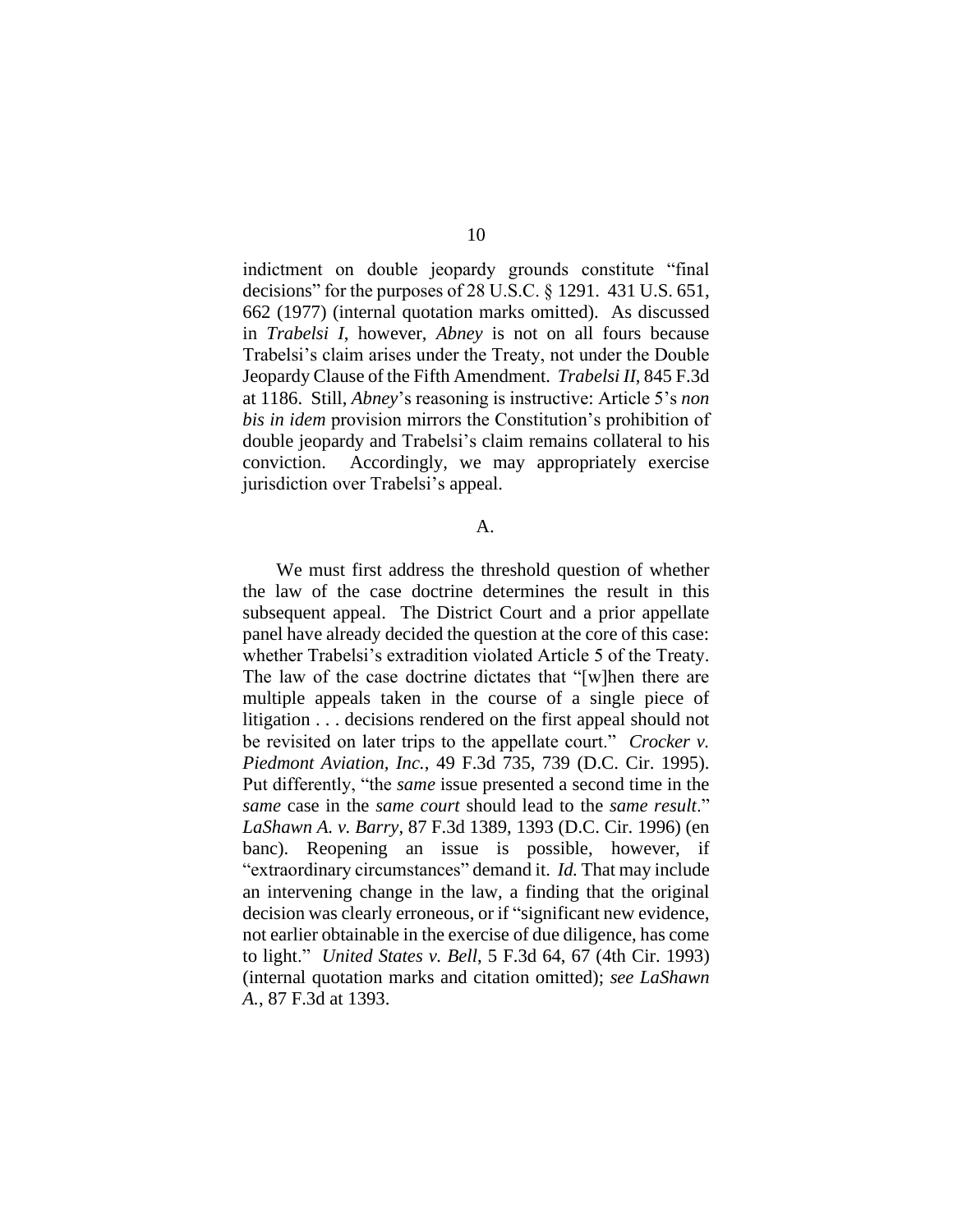Trabelsi relies on the third exception to argue that the intervening Belgian court decisions, Belgian government communications, and legal filings constitute "significant new evidence" that warrant revisiting the propriety of his extradition under Article 5. This "new evidence" could not have been obtained earlier, given the timing of the Belgian litigation. We may therefore evaluate Trabelsi's claim to determine whether these developments qualify as significant new evidence, such that they require breaking from the law of the case.

## B.

Even before we reach the question of whether the Belgian legal developments constitute significant new evidence, we must examine whether the Belgian state's or its courts' interpretation of the Treaty controls. The Belgian courts have held that Trabelsi may not be prosecuted in the United States for Overt Acts 23–26 because they are the same as the offenses charged in Belgium. By contrast, the Belgian state has placed no limitations on his extradition or prosecution. Whether this Court owes deference to the Belgian courts may impact our ability to view the Belgian judgments as "significant new evidence."

At the outset, the Extradition Treaty governs these proceedings. *See Factor v. Laubenheimer*, 290 U.S. 276, 287 (1933). Like statutory interpretation, the interpretation of a treaty begins with the text itself. *See Medellin v. Texas*, 552 U.S. 491, 506 (2008). The Treaty does not vest final authority over its interpretation to either the Belgian state or the Belgian courts, but it does intimate whose interpretation controls. Throughout, the Treaty refers to the power of the "executive authority" in extradition proceedings. S. TREATY DOC. NO.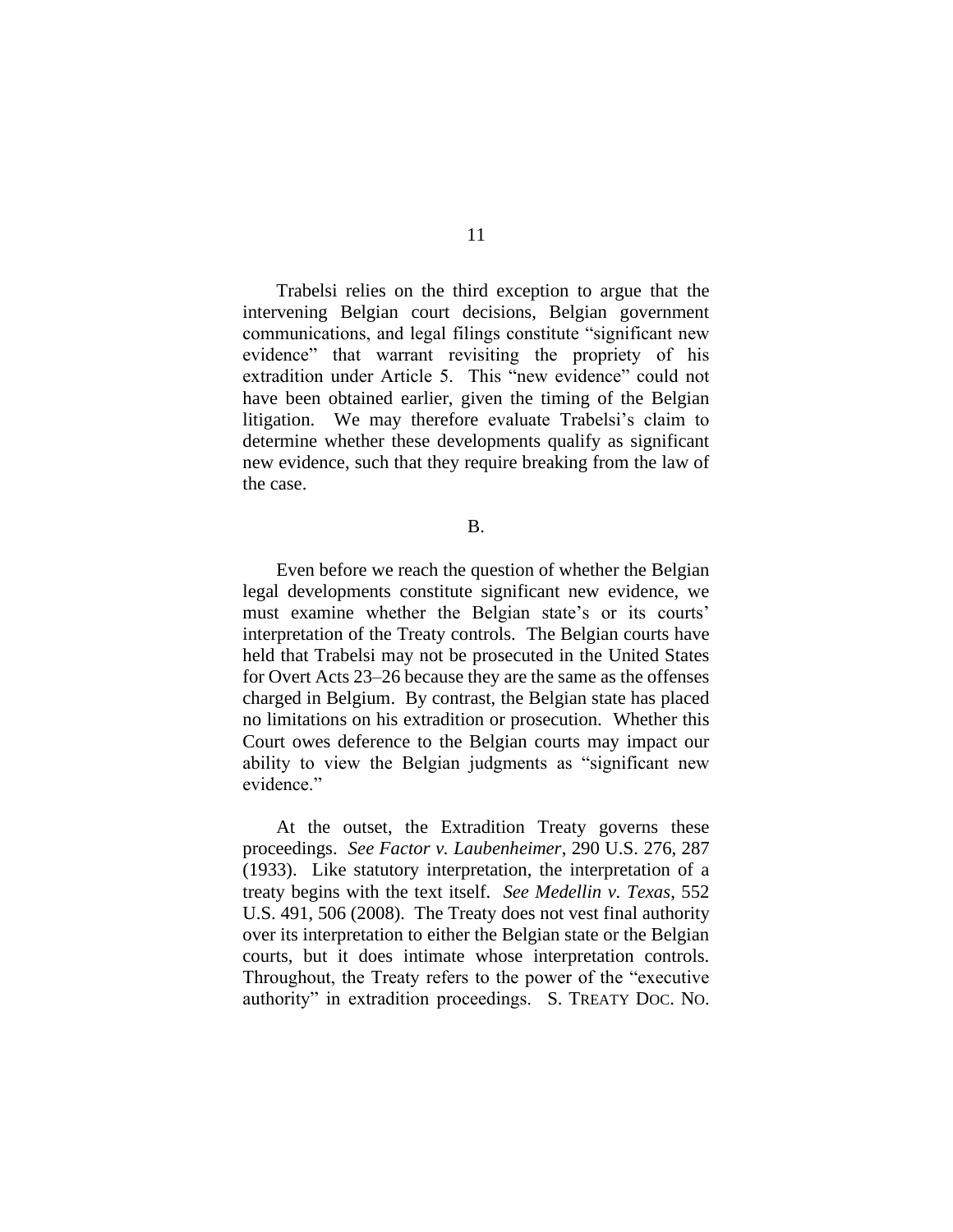104-7. It is the executive authority who can refuse to extradite an individual for offenses that are not illegal under ordinary criminal law and who can choose the state of extradition if there are competing requests. *Id.* at arts. 4(4), 13. Significantly, it is also the executive authority who "consents to the person's detention, trial, or punishment" prior to the extradited person being detained, tried, or punished abroad. *Id.* at art. 15(1). Nowhere does the Treaty refer to the Belgian courts' role in extradition proceedings. Its emphasis on the executive authority suggests the Belgian state has the final say over the Treaty's application in an extradition order.

Despite the Treaty's focus on the executive, it is true that American courts have urged deference to foreign courts' holdings in extradition proceedings. In *Johnson v. Browne*, the Supreme Court held that whether a crime was an extraditable offense under the relevant treaty was a matter for the Canadian judicial authorities (the extraditing country) to decide. 205 U.S. 309, 316 (1907). This Court later interpreted *Johnson* to mean that "an American court must give great deference to the determination of the foreign court in an extradition proceeding." *Casey v. Dep't of State*, 980 F.2d 1472, 1477 (D.C. Cir. 1992). It further held that the foreign court's holding on "what that country's criminal law provides should not lightly be second-guessed by an American court." *Id. But see Animal Sci. Prods., Inc. v. Hebei Welcome Pharm. Co.*, 138 S. Ct. 1865, 1869 (2018) (holding that a federal court should respectfully consider a foreign government's statements "but is not bound to accord conclusive effect to" them).

Yet, these cases did not concern a conflicting legal interpretation between a country's executive and its judicial authorities. And under the act of state doctrine, American courts are prohibited from questioning the validity of a foreign sovereign power's public acts committed within its own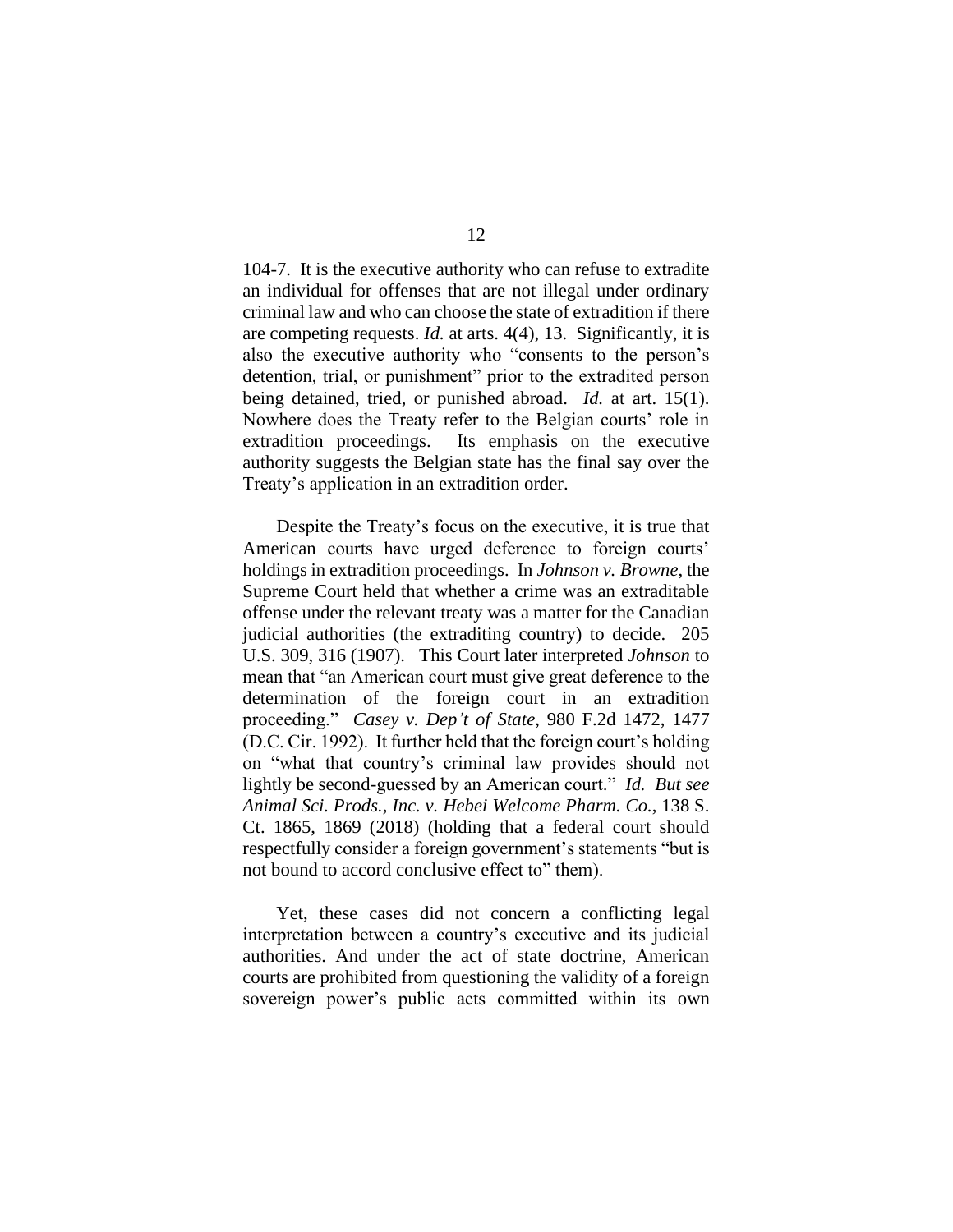territory. *World Wide Mins., Ltd. v. Republic of Kazakhstan*, 296 F.3d 1154, 1164 (D.C. Cir. 2002). The doctrine applies if "the relief sought or the defense interposed would [require] a court in the United States to declare invalid the official act of a foreign sovereign performed within" its territory. *Id.* (quoting *W.S. Kirkpatrick & Co., Inc. v. Env't Tectonics Corp.*, 493 U.S. 400, 405 (1990) (alteration in original and internal quotation marks omitted)).

In the context of extradition proceedings, courts have refrained from finding extradition orders issued by the state executive invalid under the act of state doctrine. Take, for example, *United States v. Knowles*, in which the defendant challenged his extradition as unenforceable because the Supreme Court of the Bahamas had withdrawn its approval of the extradition until it deemed all legal processes in his case complete. 390 F. App'x 915, 917 (11th Cir. 2010) (per curiam). The court dismissed the relevance of the Bahamian court's order under the act of state doctrine because the Bahamian Ministry of Foreign Affairs had consented to the appellant's extradition. *Id.* at 928. It thus deferred to the executive authority over the judiciary's interpretation of the Extradition Order. *Id.*; *see also Reyes-Vasquez v. U.S. Att'y Gen.*, 304 F. App'x 33, 36 (3d Cir. 2008) (per curiam) (abstaining from declaring the President of the Dominican Republic's extradition decree invalid because it was an act of state). A court will thus "presume that if the extraditing country does not indicate that an offense specified in the request is excluded from the extradition grant, the extraditing country considers the offense to be a crime for which extradition is permissible." *United States v. Campbell*, 300 F.3d 202, 209 (2d Cir. 2002).

This approach accords with the opinion of one of Trabelsi's experts, a Belgian professor of law, who explained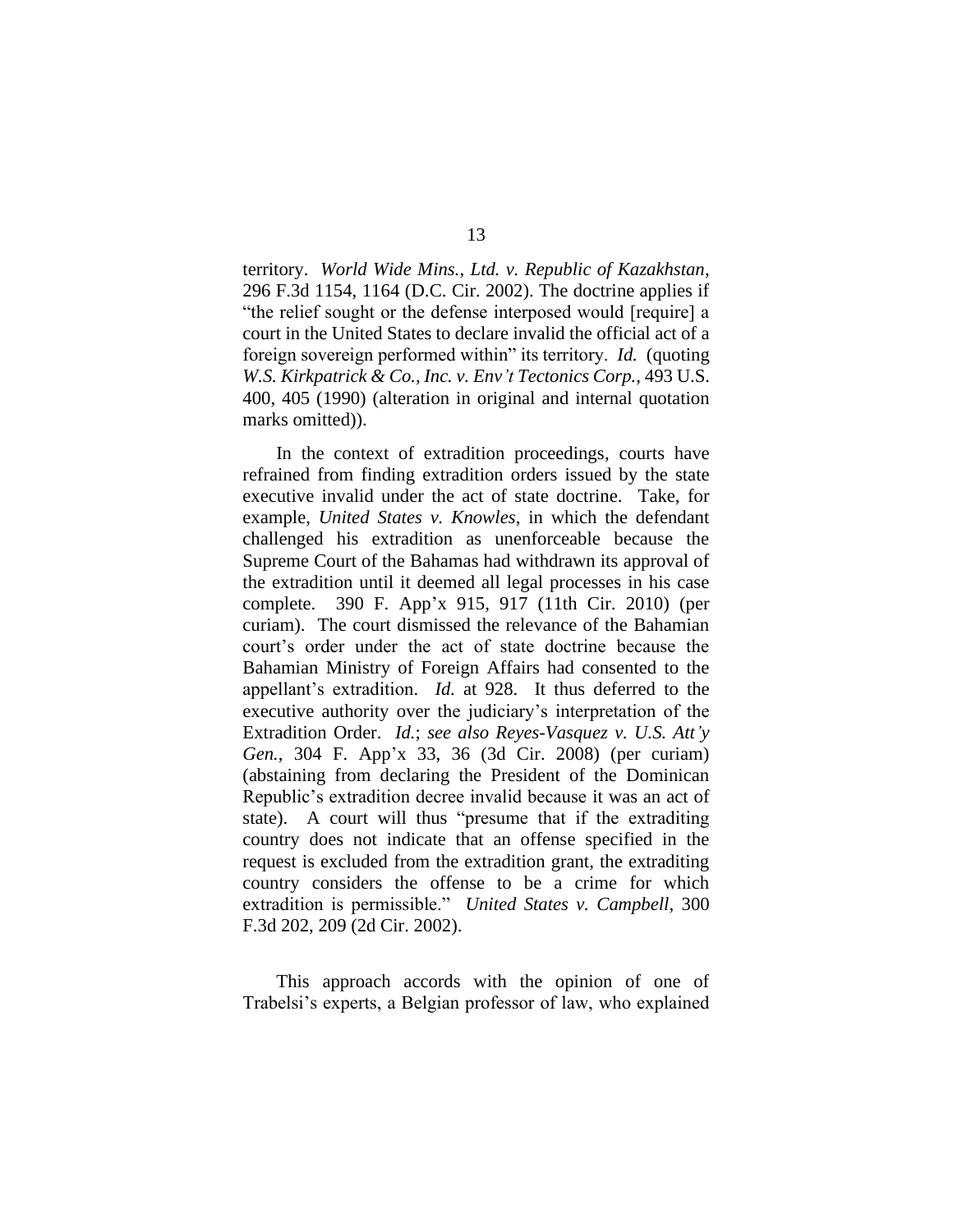that "the final decision in terms of extradition is taken solely by the Government; this is a sovereign act, a political action taken by an administrative authority." Expert Op. at 2, D. Ct. Dkt. 345-4. It also aligns with the goal of maintaining cordial international relations and international comity in extradition proceedings. *Trabelsi II*, 845 F.3d at 1192–93. Even Trabelsi conceded in the briefing that the decision to extradite an individual is a political act controlled by the executive, not by the judiciary. Appellant Br. 8 ("the Minister of Justice makes the political decision whether to extradite pursuant to the exequatur"). Under the text of the Treaty and the act of state doctrine, this Court should defer to the Belgian state's Extradition Order and its explanations of it in subsequent diplomatic notes, rather than to the Belgian courts' interpretation.

### C.

Turning to the legal developments themselves, the Belgian court decisions, official state communications, and legal filings in the time since *Trabelsi II* do not constitute significant new evidence that would warrant deviating from the law of the case. Indeed, the disagreement between the Belgian state and its courts was plain at the time of *Trabelsi II* but did not impact our conclusion that Trabelsi's extradition comported with Article 5 of the Treaty*.* 

First, the Brussels Court of Appeal's August 8, 2019 decision adds nothing new to the analysis and merely reiterates the Belgian court's view that the exequatur prohibits the prosecution of the four Overt Acts. To be sure, as Trabelsi notes, this decision is the first time a Belgian court heard his case since the issuance of the 2011 Extradition Order. But that does not bear on the Court of Appeal's analysis. Indeed, the Brussels Court of Appeal states that the Extradition Order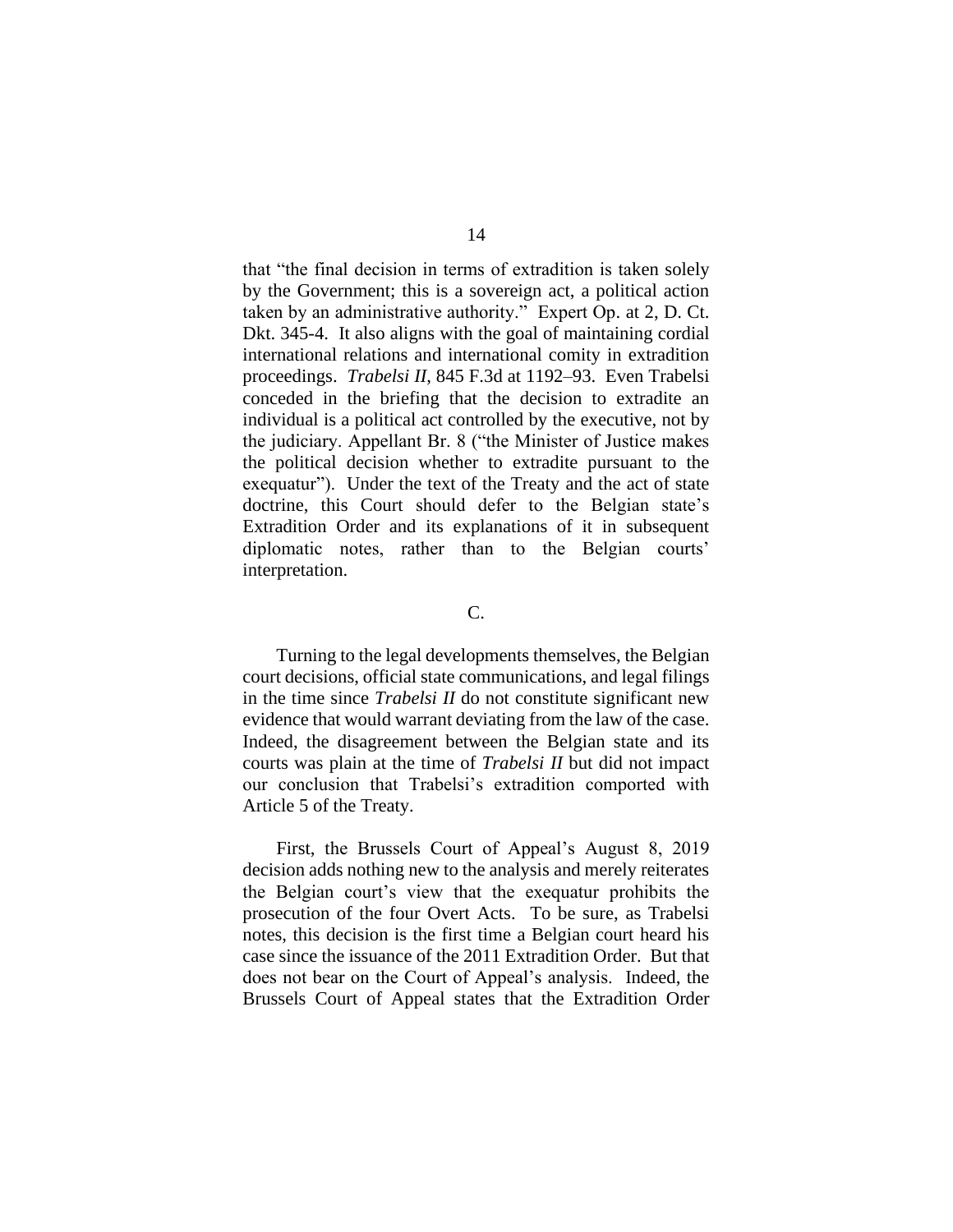"could only validly grant the extradition requested by the United States within the limits of the exequatur . . . but not for the 'Overt Acts'" mentioned. J.A. 1320 (emphasis removed). But it does not assert that the Minister of Justice excluded those Acts nor that he was compelled to follow the exequatur.

Further, the Court of Appeal's decision supports this Court's assertion in *Trabelsi II* that the Minister of Justice abstained from excluding the four Overt Acts. Specifically, the Court remarked that the Belgian courts interpret Article 5 to imply a "review of the identity of the fact and not of its qualification" in determining whether an individual is being extradited for a previously charged offense. J.A. 1317 (emphasis removed). That review is what led the Court of First Instance to exclude the four Overt Acts from the exequatur. *Id.* But the Court of Appeal went on to remark that "[o]nly the ministerial extradition order of November 23, 2011 departs from this consistent interpretation of Article 5 of the Extradition Convention, arguing that the provision requires an identity of qualifications." J.A. 1319. Put differently, the Court of Appeal recognized the conflicting interpretation of Article 5 set forth by the Minister of Justice in the Extradition Order. The Minister of Justice's interpretation, in turn, is what this Court relied on in finding that Belgium did not place any limits on Trabelsi's extradition. The Belgian government confirmed that interpretation in its Second Diplomatic Note, sent on November 13, 2019, which characterized the August 2019 Court of Appeal judgment as contrary to its Extradition Order and reiterated that there was no bar on Trabelsi's extradition. At bottom, the decision does not reflect a change in the Belgian courts' or government's position from those originally considered in *Trabelsi II*.

Second, in its February 26, 2020, decision, the Court of First Instance simply confirmed the Court of Appeal's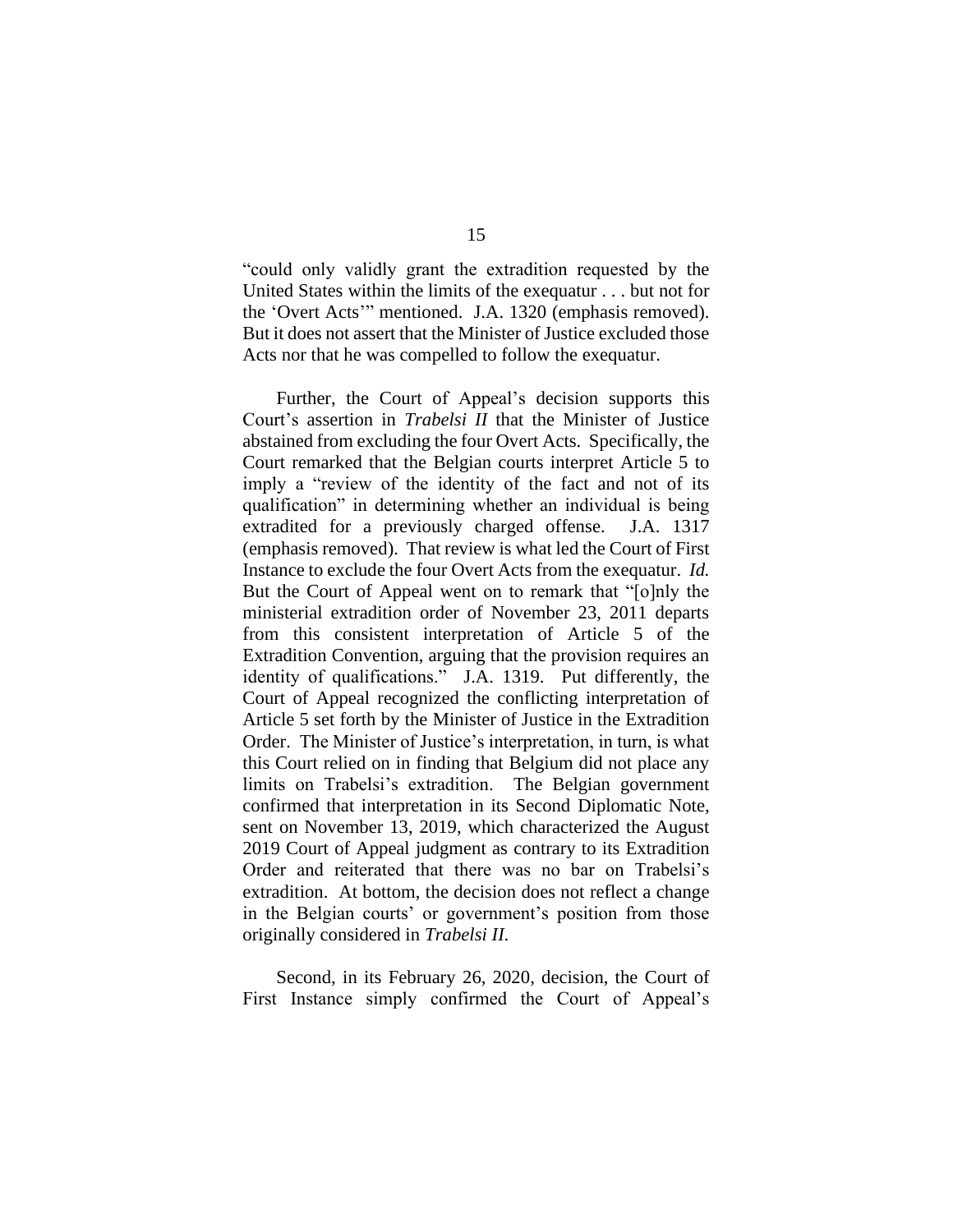judgment and ordered the Belgian government to send a copy of its decision to the appropriate U.S. authorities. On March 5, 2020, the Belgian Ministry of Justice sent a one-page letter to the Department of Justice, including the specific language the Belgian court requested, specifying that Trabelsi's extradition did not allow him to be prosecuted for facts set out in the four Overt Acts. Trabelsi latches on to the March 5 letter, arguing that it was an act of state because it expressed Belgium's official position that the Extradition Order precluded Trabelsi's prosecution as to the four Overt Acts. Appellant Br. 22, 40. That argument strains credulity. The letter does not purport to stake out Belgium's official position on the scope of Trabelsi's extradition. To the contrary, it opens with the stipulation that the Court of First Instance "has ordered the Belgian Government to formally notify its judgment, including the following wording" before including the relevant excerpt from the opinion. J.A. 1816.The letter's language explicitly states that the Ministry only transmitted the judgment because it was obligated to do so, not because it represented the Belgian state's position. As a result, the letter does not constitute an act of state, nor does it represent significant new evidence.

Third, as for the May 28, 2020, decision, the Court of First Instance admonished the Belgian government for sending the Second Diplomatic Note and challenging the court's ruling that Trabelsi's extradition was limited. But in the fourth relevant Belgian judicial decision, which Trabelsi avoids wrestling with in his briefs, the Brussels Court of Appeal on July 15, 2020 refused Trabelsi's request to order the Belgian state to send a new diplomatic note conforming its position to the Court's rulings. At the end of the day, the Court of Appeal acknowledged that we were aware that the Belgian courts and executive had conflicting views on how to interpret the Treaty, but the Court of Appeal impliedly conceded that it could not force the American courts to prioritize its interpretation. It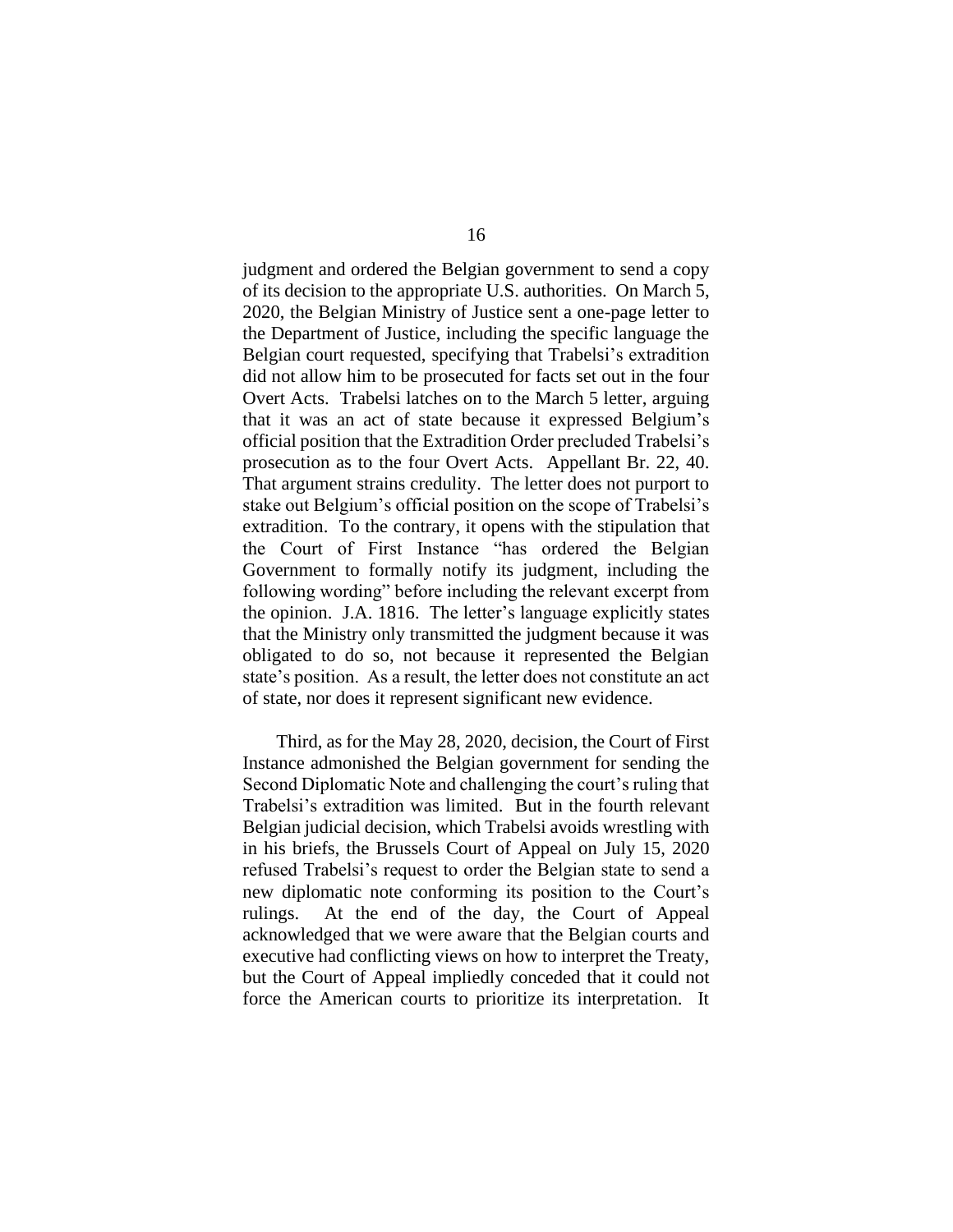further conceded that the Belgian courts' decisions do not modify, cancel, or suspend the Extradition Order. Neither of these decisions support Trabelsi's proposition that the Belgian courts or government have altered their positions so drastically such that they qualify as new evidence sufficient to justify reconsideration of this Court's last opinion. If anything, the July 2020 decision forcefully supports that the Extradition Order controls.

As such, the two July 2020 pleadings filed by the Belgian state do not aid Trabelsi's claims. He argues that these pleadings diminish the significance of the Second Diplomatic Note, which, as described above, characterized the August 2019 Court of Appeal judgment as contrary to the Extradition Order and reiterated the Belgian state's view that there was no bar on Trabelsi's extradition. Trabelsi points to the language in the Ministry of Justice's July 15 pleading stating that the Second Diplomatic Note "was only intended to inform the U.S. judicial authorities that the [Belgian State] had filed an appeal," not to state its official position. J.A. 1968. In doing so, he takes this sentence out of context and ignores the one that follows, which stipulates that the diplomatic note "summarizes the position of the [Belgian State] . . . as well as its point of view regarding the concept of *non bis in idem*." *Id.* Further, Trabelsi seizes upon the Minister's language in the July 31 pleading that the March 2020 notification to the American authorities "does not mean that the [Belgian State] would have distanced itself once again from what was decided by" the February 2020 ruling. J.A. 2072 (internal quotation marks and emphasis omitted). Here, the Belgian government simply explained that it was ordered to transmit the March 2020 notice of the Court's order to the proper U.S. authorities. Remarking that it would not distance itself from the Belgian court's ruling is not the same as adopting the Belgian court's position on the Extradition Order as its own.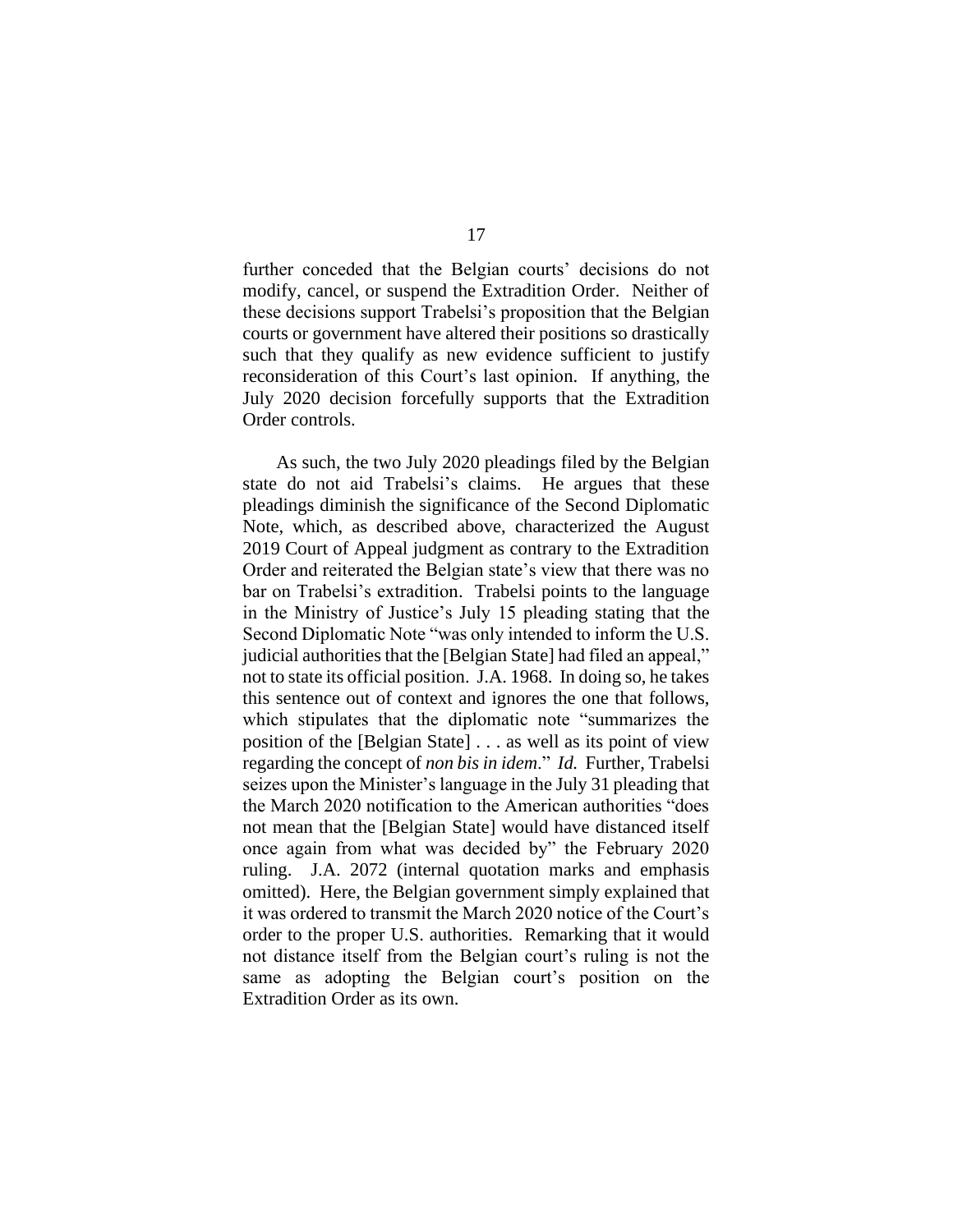Trabelsi has selectively picked and chosen phrases from these documents to argue that this Court must defer to the Belgian courts' interpretation of Article 5 and revisit its decision in *Trabelsi II*. But none of the intervening decisions, communications, or pleadings present significant new evidence or detract from the deference this Court owes to the Belgian state. As a result, this Court will not depart from the law of the case and reopen the question of whether the indictment charges the same offenses as in the Belgian prosecution. The District Court's orders denying Trabelsi's motions to reconsider the motion to dismiss the indictment are affirmed.

*So ordered.*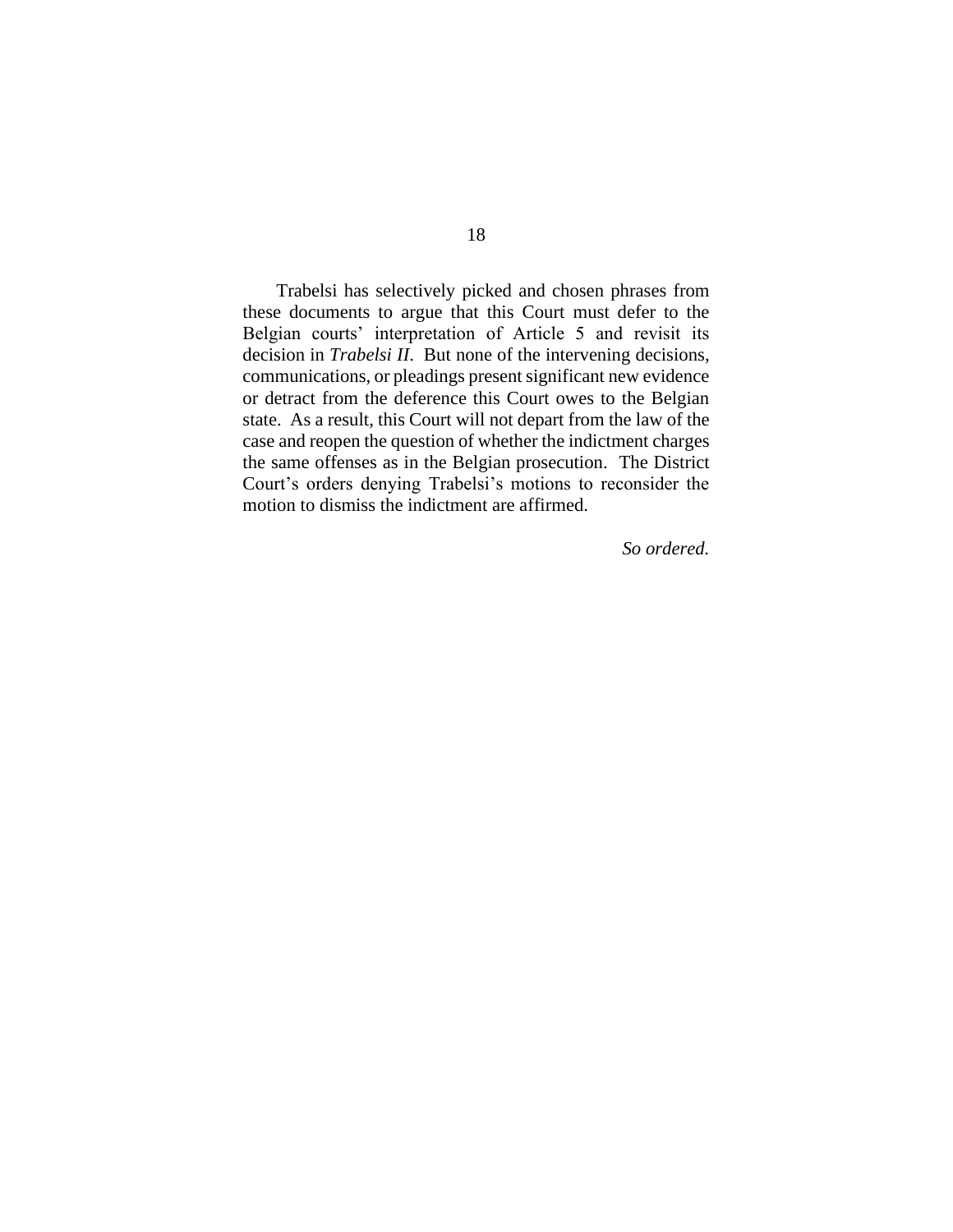WILKINS, *Circuit Judge*, concurring: My concurring colleague raises the question of whether, in the previous appeal, *see United States v. Trabelsi*, 845 F.3d 1181 (D.C. Cir. 2017), we should have "first addressed the threshold question of whether the Treaty conferred a *non bis* right that Trabelsi could invoke in the United States after his extradition." Rao Concurring Op. at 1. I write separately only to note that the Government did not make my concurring colleague's argument in the prior appeal; instead, it contended that we lacked jurisdiction to review the extradition determination of Belgium. Therefore, we did not reach, and the Government forfeited, any argument that the text of the Treaty does not confer upon Trabelsi any enforceable *non bis* rights. *See Sanchez-Llamas v. Oregon*, 548 U.S. 331, 356–57 (2006) (holding that even where a claim arises from an international treaty, "[t]he consequence of failing to raise a claim for adjudication at the proper time is generally forfeiture of that claim"); *Breard v. Greene*, 523 U.S. 371, 375–76 (1998) (failure to raise Vienna Convention claim in state court resulted in procedural default in subsequent habeas proceeding because procedural rules of the forum State govern). I express no opinion on the merits of my colleague's interpretation of the Treaty's text.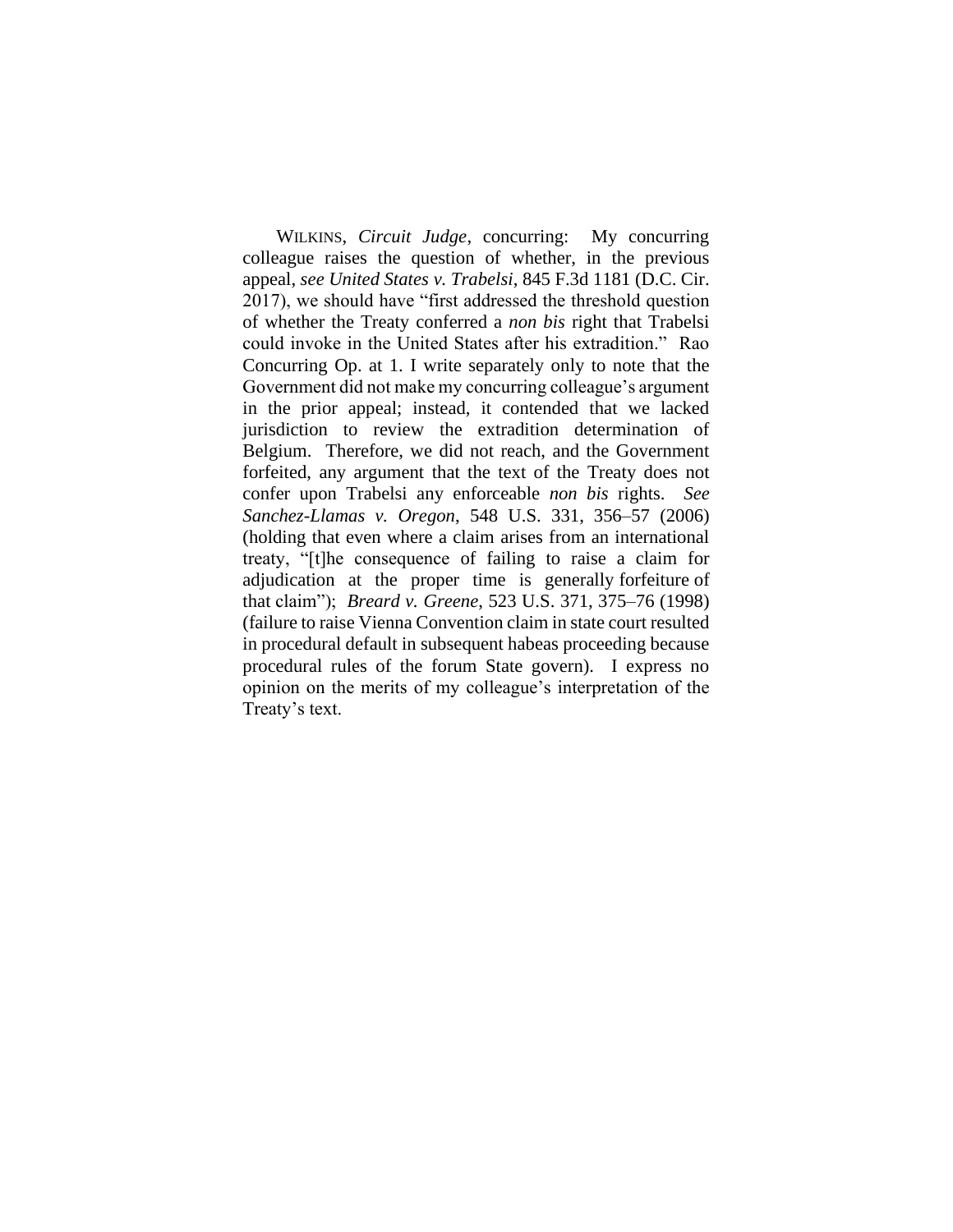RAO, *Circuit Judge*, concurring: Nizar Trabelsi has failed to show we should depart from the law of the case, and therefore I join the panel opinion in full. *See United States v. Trabelsi* ("*Trabelsi II*"), 845 F.3d 1181 (D.C. Cir. 2017). Since his extradition from Belgium in 2013, Trabelsi has challenged his U.S. indictment for terrorism crimes on the grounds of *non bis in idem*, the international law prohibition against being tried twice for the same offense. On its face, the U.S.-Belgian Extradition Treaty does not impose a *non bis* obligation on the United States after extradition has occurred. Nonetheless, in *Trabelsi II* the court simply determined Trabelsi was not being tried twice for the same offense. While the court reached the right result, in light of the important separation of powers considerations at stake, I would have first addressed the threshold question of whether the Treaty conferred a *non bis* right that Trabelsi could invoke in the United States after his extradition.

\* \* \*

Trabelsi has doggedly challenged his indictment for various crimes of terrorism on the grounds that it violates the maxim *non bis in idem* ("not twice in the same matter"). He claims the United States is prosecuting him for the same acts he was criminally punished for in Belgium. Trabelsi maintains that Article 5 of the U.S.-Belgian Extradition Treaty incorporates the *non bis* principle. *See* Extradition Treaty between the United States of America and the Kingdom of Belgium, art. 5, Apr. 27, 1987, S. TREATY DOC. NO. 104-7. *Non bis* is analogous to the Fifth Amendment's prohibition against double jeopardy. U.S. CONST. amend. V. It is blackletter law, however, that the Double Jeopardy Clause does not bar successive prosecutions by separate sovereigns. *See Gamble v. United States*, 139 S. Ct. 1960, 1964 (2019); *Trabelsi II*, 845 F.3d at 1186. Trabelsi's argument that he may not be tried twice thus turns solely on the rights afforded by the Treaty.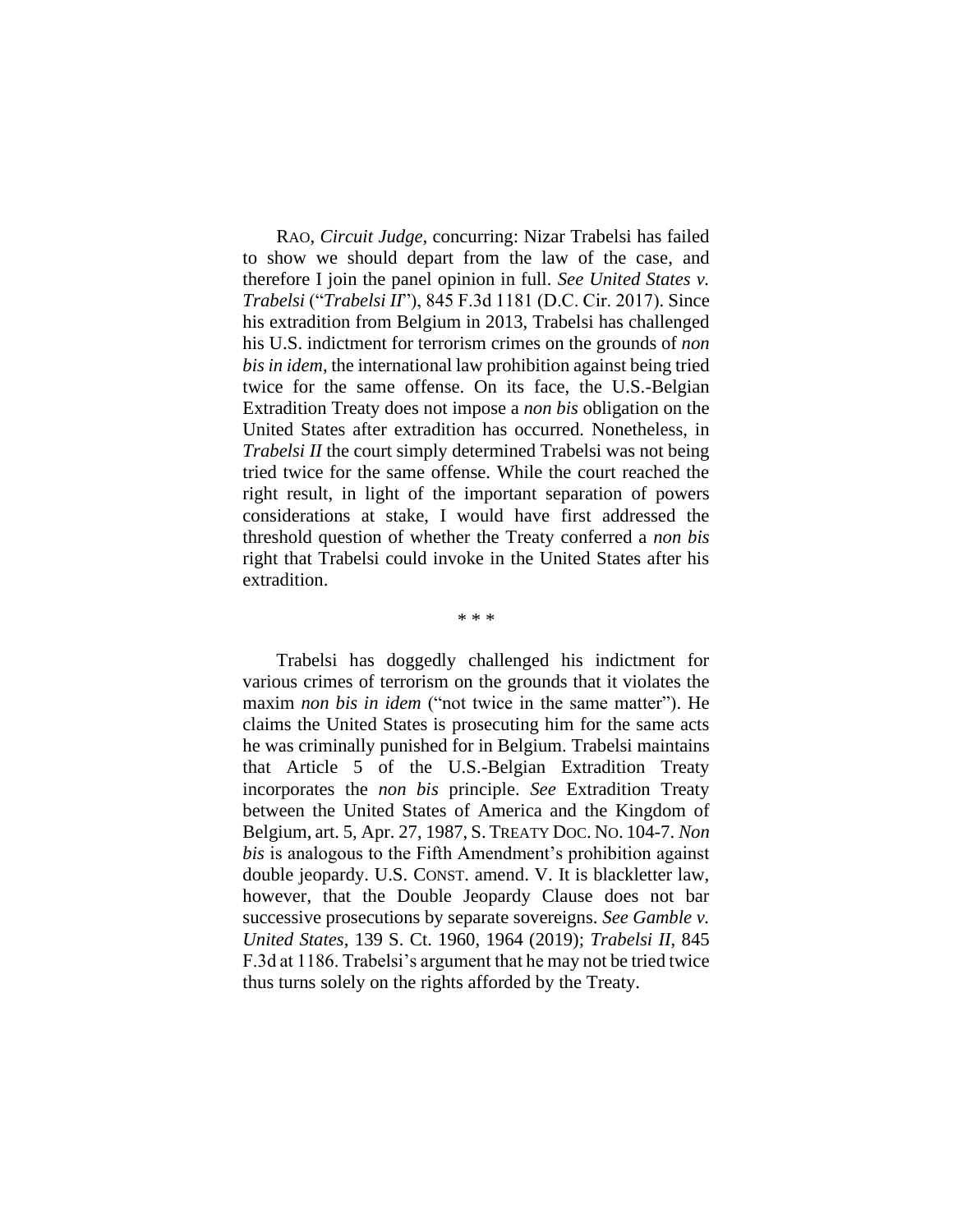Trabelsi's challenge to his U.S. indictment requires us to look first to the text of the Treaty to determine whether there is an enforceable right to bar a U.S. prosecution after extradition to the United States. *See Medellin v. Texas*, 552 U.S. 491, 506 (2008) ("The interpretation of a treaty, like the interpretation of a statute, begins with its text."). On this threshold question, Trabelsi argues Article 5 of the Treaty incorporates the principle of *non bis* and therefore that if Belgium violated Article 5 when it extradited him, his U.S. indictment must be dismissed.

Article 5 states: "Extradition shall not be granted when the person sought has been found guilty, convicted or acquitted in the Requested State for the offense for which extradition is requested." Treaty, *supra*, art. 5(1). Article 5 concerns the effect of a first prosecution on a subsequent *extradition* and does not mention any successive "prosecution" or "trial" in the requesting country.<sup>1</sup> Rather, Article 5 places responsibility for implementing the *non bis* principle squarely on the extraditing

<sup>&</sup>lt;sup>1</sup> By contrast, Article 15 provides: "A person extradited under this Treaty may not be *detained, tried, or punished* in the Requesting State" for offenses for which extradition was not granted. Treaty, *supra*, art. 15 (emphasis added). Article 15 deals with "specialty," which is "[t]he principle, included as a provision in most extradition treaties, under which a person who is extradited to a country to stand trial for certain criminal offenses may be tried only for those offenses and not for any other pre-extradition offenses." *Doctrine of Specialty*, BLACK'S LAW DICTIONARY (11th ed. 2019). Trabelsi's *non bis* claim cannot hinge on Article 15 because *Trabelsi II* specifically explained that Article 15 was not at issue in the appeal, 845 F.3d at 1185 n.1, and because this court has now twice held that Trabelsi's prosecution accords with both countries' understanding of the extradition order.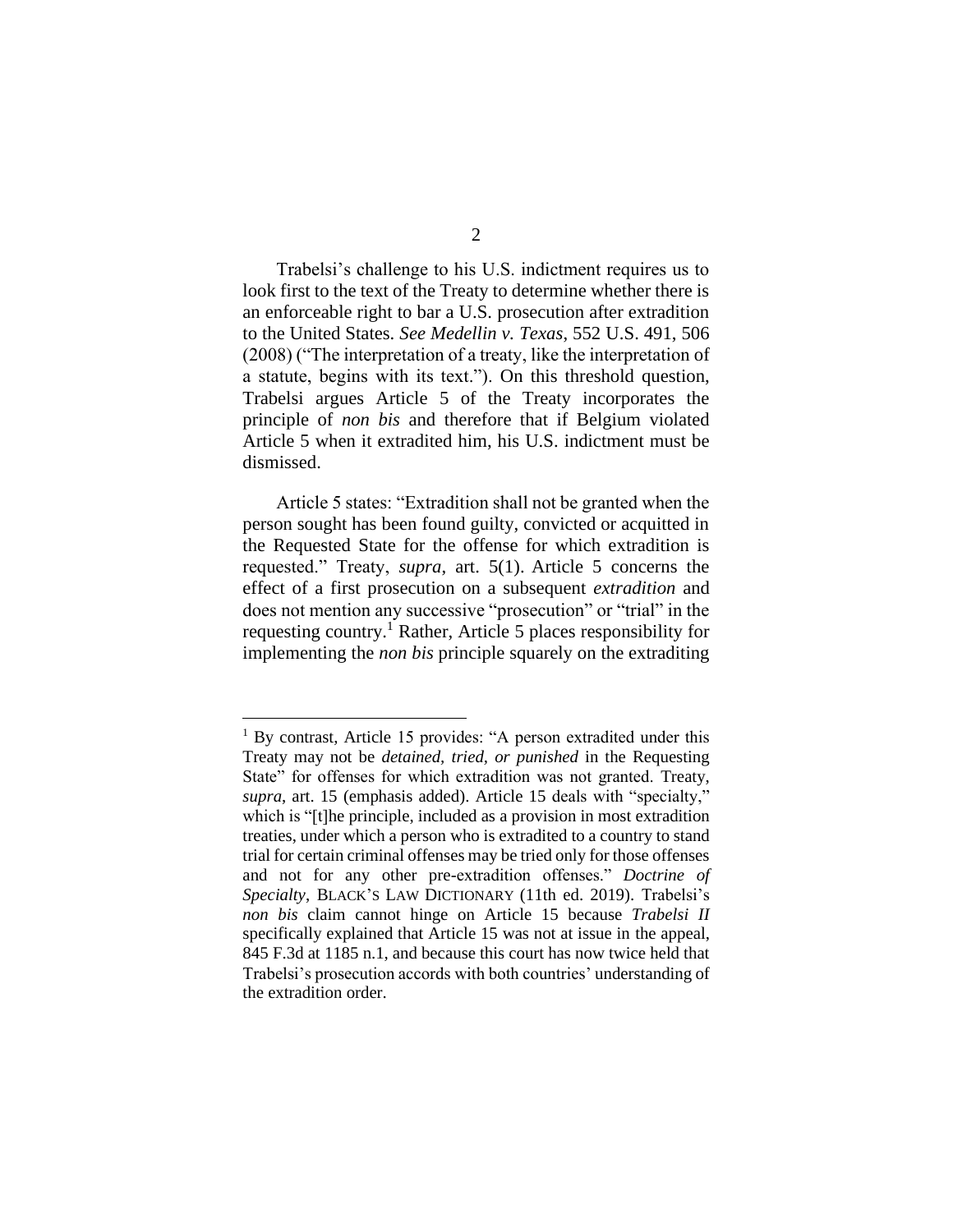state (the "Requested State").<sup>2</sup> In other words, the Treaty required Belgium to refuse extradition if it had already prosecuted Trabelsi for the offenses underlying the U.S. indictment. But on its face, Article 5 says nothing about whether, *after* extradition has occurred, the United States may prosecute him for the same offense he was convicted of in Belgium.<sup>3</sup>

This litigation might have been resolved years ago if Article 5 of the Treaty had been given its plain meaning, which places no bar on a U.S. prosecution after extradition by Belgium. Instead, the district court skipped over the initial question of whether Article 5 provided a ground for Trabelsi to challenge his U.S. prosecution. That court assumed Article 5 could bar Trabelsi's U.S. prosecution because both parties were

<sup>2</sup> Extradition treaties typically frame the *non bis* principle as a constraint on the extraditing state and not on the requesting state. *See, e.g.*, Extradition Treaty Between the Government of the United States of America and the Government of the United Kingdom of Great Britain and Northern Ireland, art. 5, Mar. 31, 2003, S. TREATY DOC. NO. 108-23; MICHAEL ABBELL, EXTRADITION TO AND FROM THE UNITED STATES § 6-2(18) (2007). As a practical matter, it makes sense to resolve issues regarding the scope of extradition before extradition occurs. On the other hand, the doctrine of specialty must usually be enforced in the requesting country to ensure that the prosecution is limited to those offenses for which extradition was granted.

 $3$  I do not address the separate question of whether, under the Treaty, a person in the United States could challenge extradition to Belgium on *non bis* grounds. Our courts often adjudicate treaty based *non bis* claims. *See, e.g., Sindona v. Grant*, 619 F.2d 167 (2d Cir. 1980) (Friendly, J.) (considering and rejecting a *non bis* defense to extradition from the United States based on a U.S.-Italian extradition treaty). Trabelsi, for instance, has brought numerous Article 5 claims against his extradition in Belgian courts.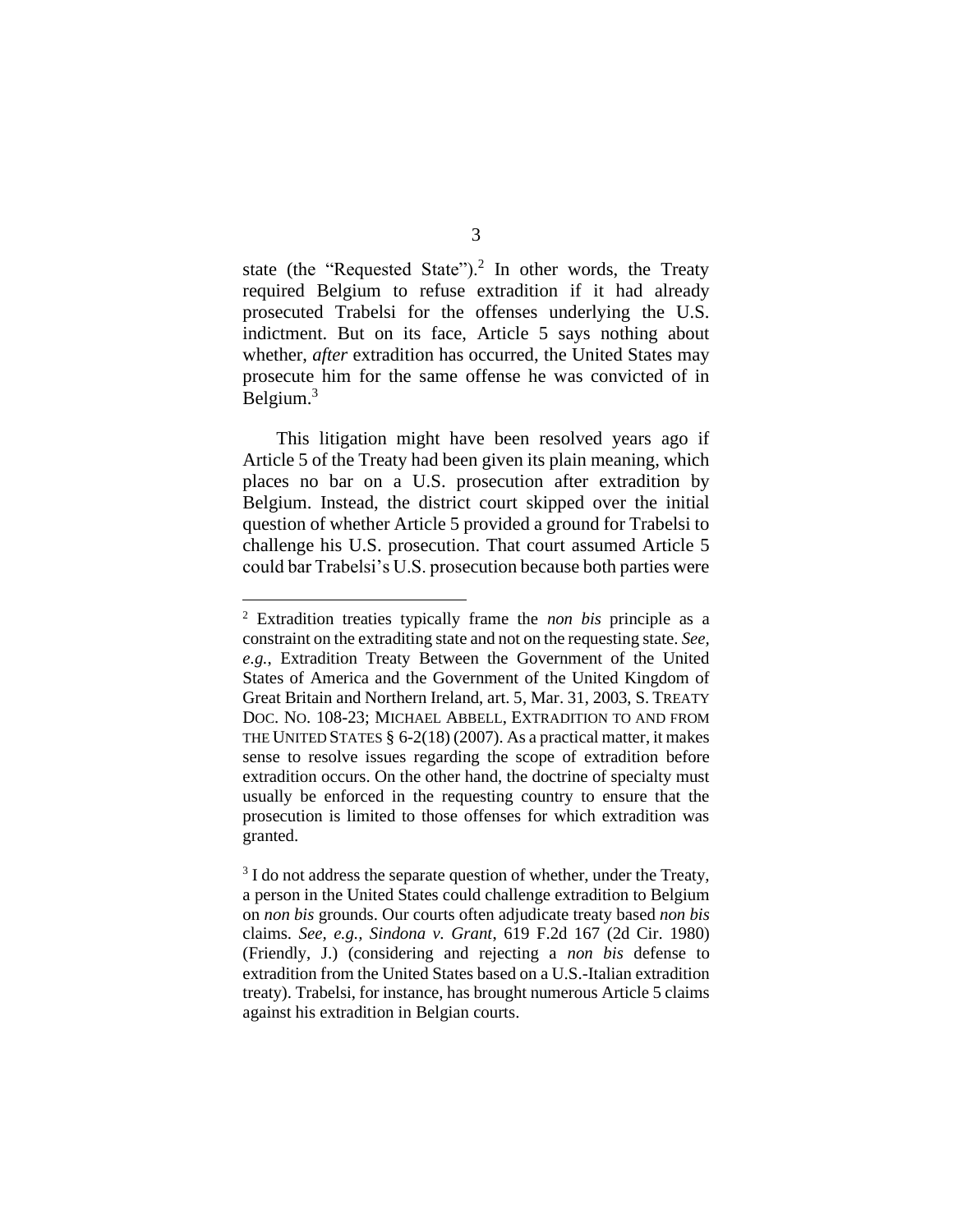"equal partners" under the Treaty. *United States v. Trabelsi*, 2015 WL 13227797, at \*4 (D.D.C. Nov. 4, 2015) (noting without analysis of the Treaty text that "the United States and Belgium may be on equal footing to consider a defendant's Article 5 claims"). The Treaty of course creates an agreement binding on both parties; however, each country's obligations are determined by the specific articles of the Treaty, not the mere fact of the Treaty.

*Trabelsi II* also did not address the question of whether Article 5 gave Trabelsi grounds for challenging his U.S. indictment and instead analyzed the substantive question of whether his extradition from Belgium was consistent with the Treaty. In answering that question, we properly explained that "the scope of Article 5 [is] a matter for Belgium" because "[i]t was for Belgium, as the requested party, to determine whether to grant extradition." 845 F.3d at 1188. We rejected Trabelsi's claims because Belgium had reasonably construed the Treaty to allow for his extradition for the crimes specified in the U.S. extradition request. In other words, we deferred to Belgium's conclusion that Trabelsi's extradition was not for the same offenses for which he was prosecuted in Belgium. Deference to Belgium's decision, however, does not address the prior question of whether Trabelsi could invoke Article 5 against his U.S. prosecution at all.

My point is simply that we should have analyzed the text of the Treaty first. A ruling based on the Treaty's text could have clarified that Article 5 would not provide a basis for Trabelsi to challenge his U.S. prosecution. This would have allowed the court to reject Trabelsi's motion to dismiss his indictment without passing on whether Belgium's extradition decision violated the Treaty.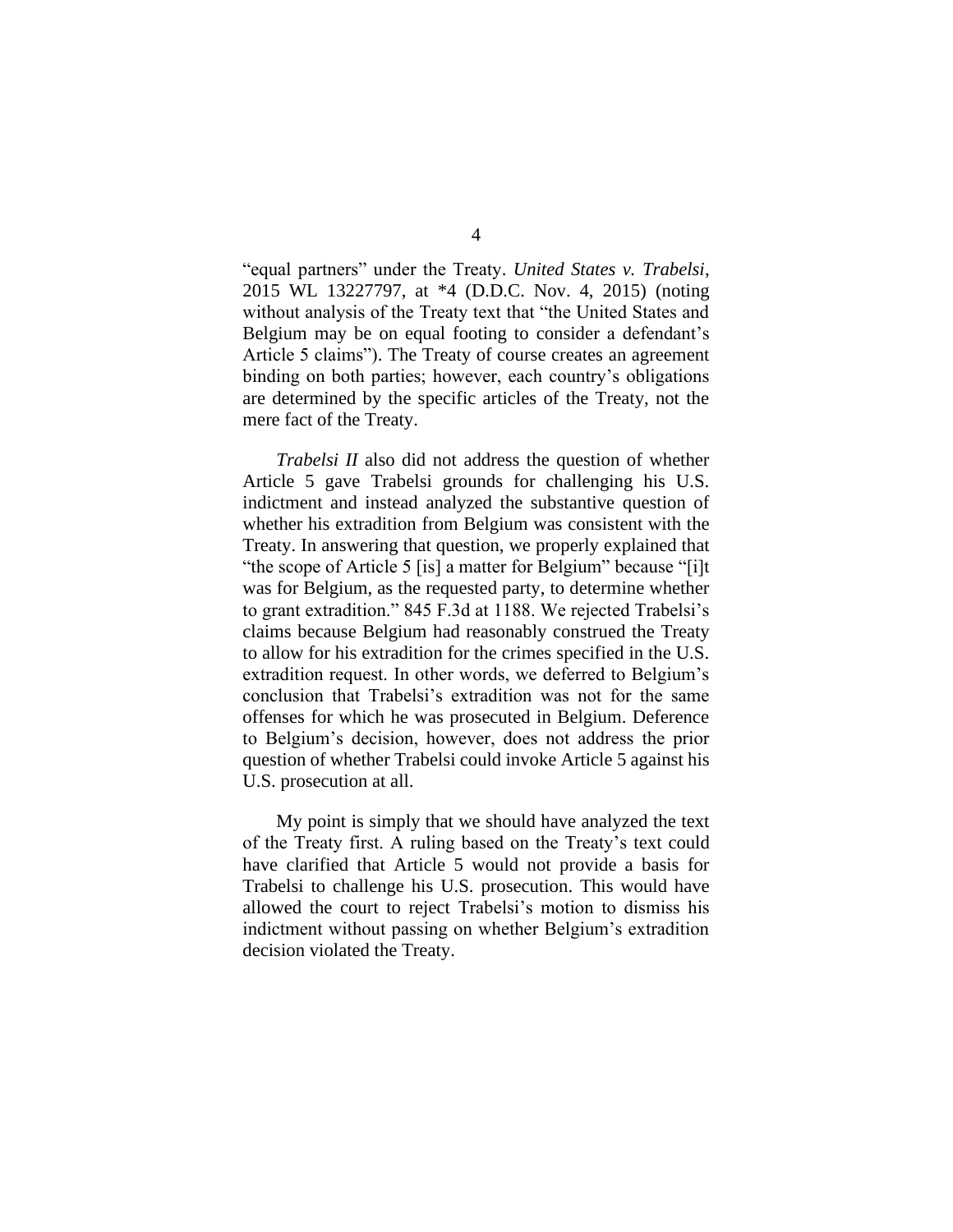Furthermore, whether the Treaty confers an enforceable *non bis in idem* right should have been decided at the outset because Trabelsi's challenge to his U.S. prosecution implicates the Constitution's separation of powers.

First, courts must respect the commitment of the treaty making power to the President and the Senate. *See* U.S. CONST. art. II, § 2; *id.* art. VI (treaties are part of the supreme law of the land). Therefore, "to alter, amend, or add to any treaty, by inserting any clause, whether small or great, important or trivial, would be on our part an usurpation of power, and not an exercise of judicial functions. It would be to make, and not to construe a treaty." *The Amiable Isabella*, 19 U.S. (6 Wheat.) 1, 71 (1821) (Story, J.).

International law principles like *non bis* have no freefloating status in domestic law. *Cf. Medellin*, 552 U.S. at 504 ("[N]ot all international law obligations automatically constitute binding federal law enforceable in United States courts."); *Al-Bihani v. Obama*, 619 F.3d 1, 10 (D.C. Cir. 2010) (Kavanaugh, J., concurring in the denial of rehearing en banc) ("[I]nternational-law norms are not domestic U.S. law in the absence of action by the political branches to codify those norms."). Instead, the text of a treaty determines whether a given provision or principle is a "directive to domestic courts" that may be enforced by litigants. *Medellin*, 552 U.S. at 508. Respect for the President's control over foreign affairs requires courts to take a text-first approach to treaty interpretation. *See id.* at 506; Majority Op. at 11.

Second, extradition is traditionally an executive act, and the Treaty's obligations will be implemented by the U.S. and Belgian executives. *See* Majority Op. at 12 (discussing the Treaty's "emphasis on the executive authority"). Assuming the

5 \* \* \*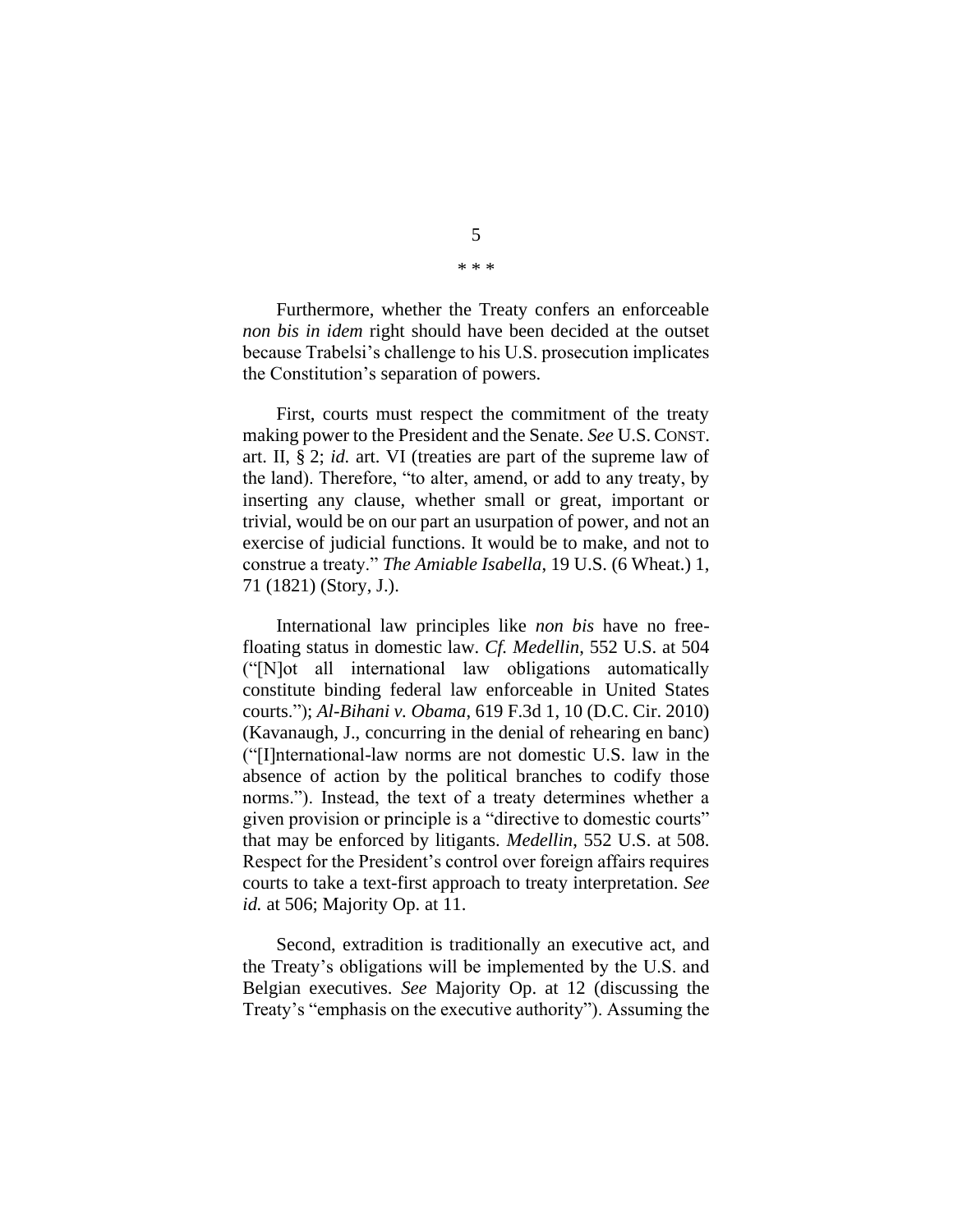Treaty includes a right to enforce *non bis in idem* against a U.S. prosecution after extradition risks improper judicial interference with delicate foreign affairs, the conduct of which has been primarily committed to the President. U.S. CONST. art. II; *cf. Sale v. Haitian Ctrs. Council, Inc.*, 509 U.S. 155, 188 (1993) (noting that the "President has unique responsibility" for "foreign and military affairs").

In this case, Trabelsi was convicted in Belgium of conspiring and attempting to destroy U.S.-Belgian military facilities. The diplomatic negotiations between U.S. and Belgian law enforcement centered on the scope of the extradition and the crimes for which Trabelsi would be extradited. The negotiations also included other conditions, such as a guarantee that Trabelsi would not be sent back to Tunisia, his country of origin. Absent a firm legal basis, courts should not second guess such sensitive negotiations. The Executive Branch should be able to secure extradition against a clear background of treaty rights, interpreted fairly based on a treaty's text, not general principles of international law read into the treaty. Moreover, extradition links up with the Executive Branch's "clear and indisputable right to control the initiation and dismissal of prosecutions." *In re Flynn*, 973 F.3d 74, 94 (D.C. Cir. 2020) (en banc) (Rao, J., dissenting). Courts should not second guess an otherwise valid criminal indictment through the application of international law norms such as *non bis* unless a treaty clearly demands it.

Finally, as the government argued in earlier stages of this litigation, unless there is some other legal basis, treaty violations during the process of bringing Trabelsi to the United States cannot suffice to dismiss an indictment. Instead, the "broad rule" in the extradition context follows the longstanding *Ker-Frisbie* doctrine, under which alleged misconduct in bringing someone into the United States' criminal jurisdiction,

# 6